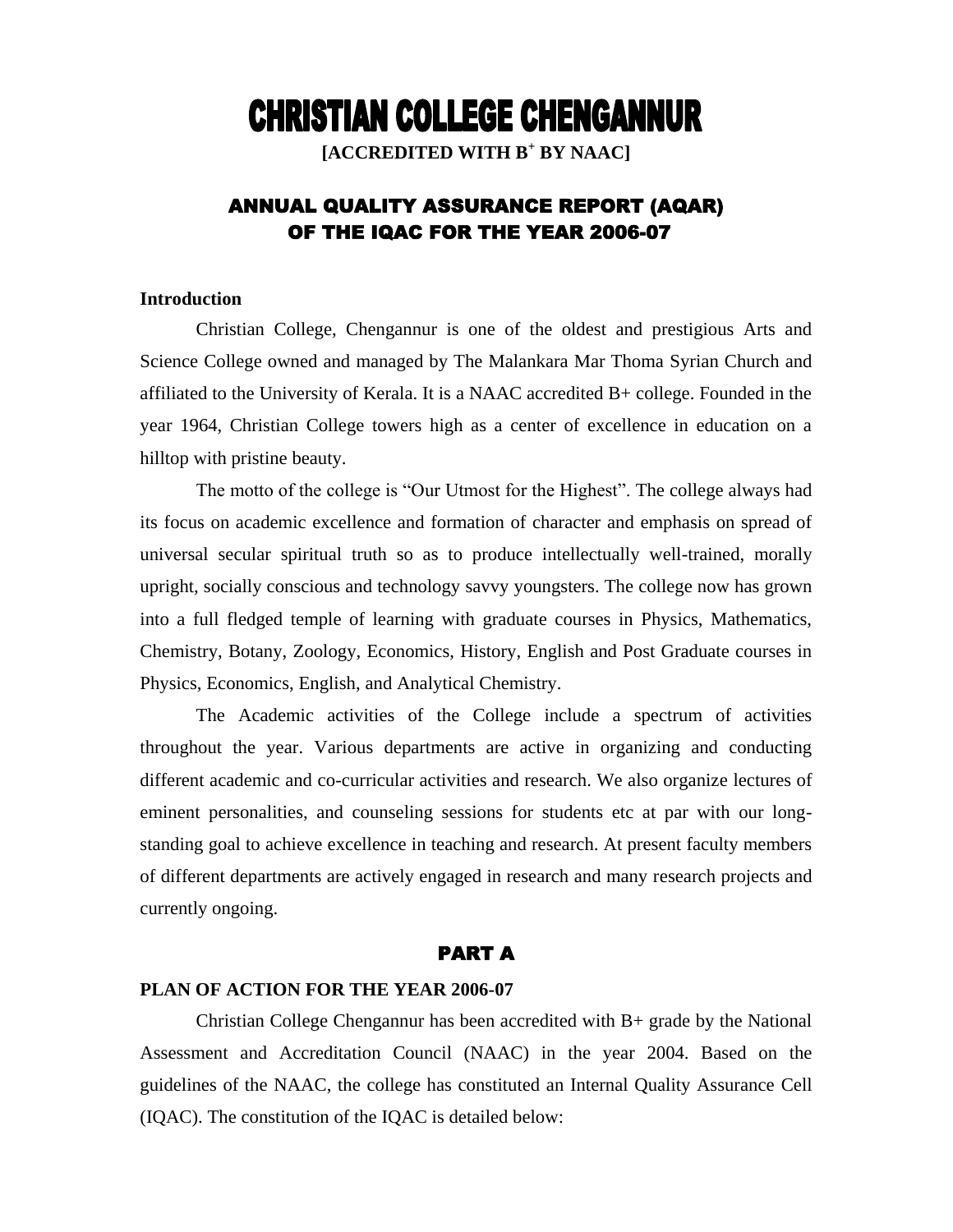## **Members of IQAC**

| 1.  | Prof. Mathew C. Philip     | $\ddot{\cdot}$ | Principal & Chairman                   |
|-----|----------------------------|----------------|----------------------------------------|
| 2.  | Sri. Ajith Verghese George | $\ddot{\cdot}$ | Coordinator                            |
| 3.  | Prof. Jacob George         | $\ddot{\cdot}$ | <b>Management Representative</b>       |
| 4.  | Sri. Thomas George         | $\ddot{\cdot}$ | <b>Management Representative</b>       |
| 5.  | Prof. M. K. Thomas         | ፡              | Nominee from Local Society             |
| 6.  | Smt. Annamma Oommen        | $\ddot{\cdot}$ | Head, Department of English            |
| 7.  | Dr. Jacob George           | ፡              | Department of Physics                  |
| 8.  | <b>Smt. Molice Thomas</b>  | ፡              | Department of Chemistry                |
| 9.  | Sri. Thomas Alex           | ፡              | Head, Department of Botany             |
| 10. | Sri. Lalu Varghese         | ፡              | Department of Economics                |
| 11. | Smt. Ruby Mathew           | ፡              | Head, Department of Physical Education |
| 12. | Dr. Johnson Baby           | ፡              | Department of Zoology                  |
| 13. | Dr. Vinoy Thomas           | $\ddot{\cdot}$ | Department of Physics                  |
| 14. | Sri. George Mathew         | $\ddot{\cdot}$ | Office Superintendent                  |
| 15. | Sri. Nidhi Alex M. Ninan   | $\ddot{\cdot}$ | Librarian                              |

The IQAC is envisaged as an internal nodal agency to evaluate, promote and consolidate all the activities of the college. The committee chalked out long term and short term action plans for ensuring continuous improvement in the entire operations of the institution. The IQAC motivated and monitored various academic and non-academic activities during the year 2006-2007 in light of the long term and short term plan formulated.

In consultation with all the committees in the college a schedule was prepared for convening the Planning Board, Academic Committee, Research and Analysis Committee, Computer Education Committee, Library Advisory Committee, Career Guidance and Placement Cell. The recommendations of all the committees were consolidated into short term and long term work plans. The plan evolved by the committee for the academic, cocurricular and research activities for the year 2006-07 is listed below:

- Improve the efficacy of the scholastic and administrative structure of the Institution.
- **IMPROVEMENT INCOCOLLET IN THE INSTITUTION** Intervention.
- Initiate steps to improve academic support to weaker students.

Christian College, Angadical, Chengannur, Kerala 689 122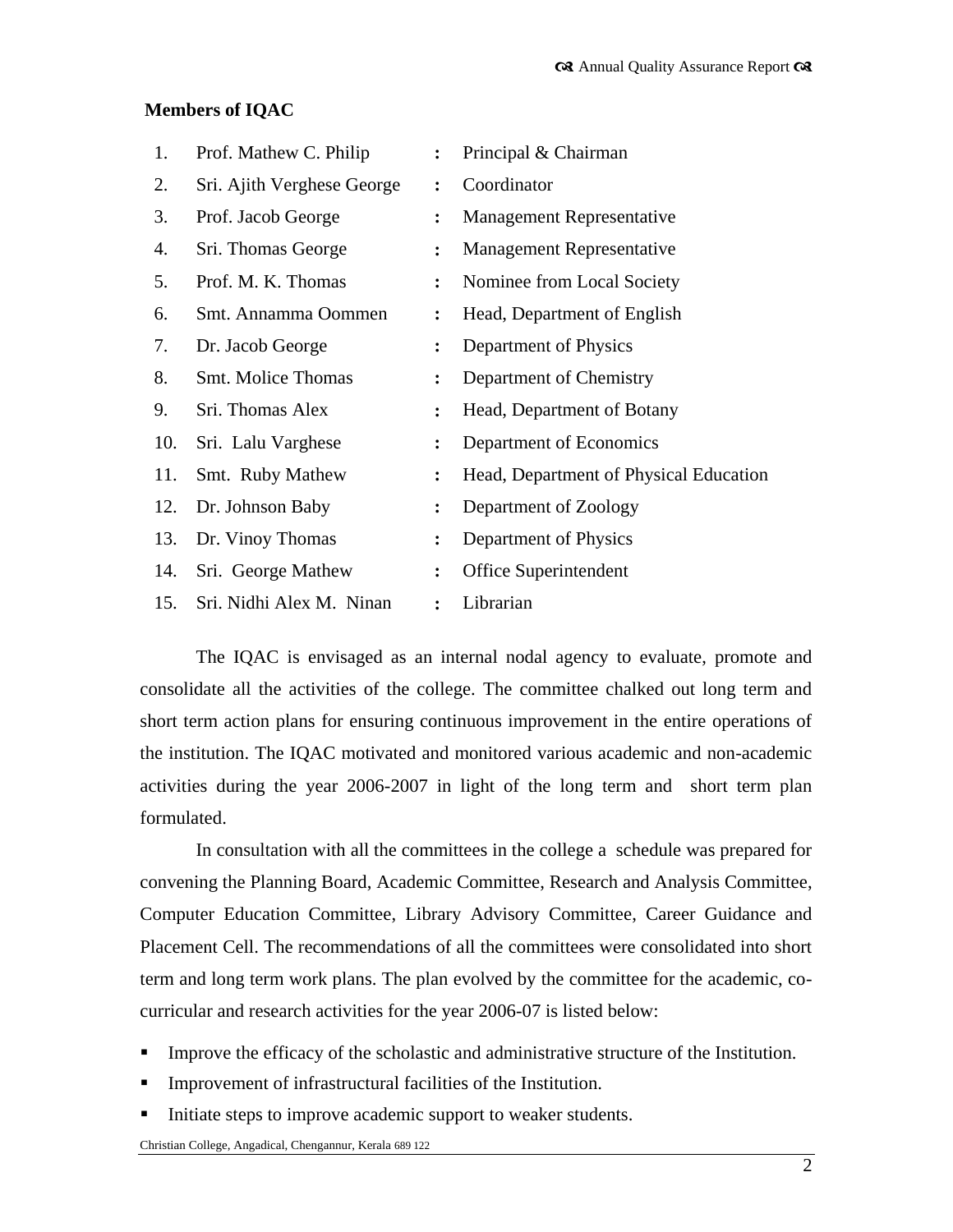- Commence steps to motivate more students to participate in Sports  $\&$  Games
- Introduce new courses like Biotechnology, Mass Communication, B.Com, Microbiology, Information Technology, Bio Informatics, Social Work, M. Phil etc
- Improve the quality of academic programmes using ICT technology
- Organize programmes beneficial to the local society.
- Increase computer and internet technology awareness among students and non teaching staff and provide internet facilities to all students.
- Systematize the internal evaluation system so as make it more transparent.
- Strengthen and seek support from alumni and other support organizations.
- Conduct National and Regional level seminar / conference / workshops.
- Strengthen the research activities and facilities of the College through financial support from various funding agencies.
- Improve collaborative research projects and evolve a common platform for sharing infrastructural facilities and human resources with academic institutes and industrial establishments.

Based on these plans various activities and programmes were conducted in the proposed year. The committee evaluated the progress on a continual basis and recommendations were issued on various stages for further improvement.

## **ACHIEVED OUTCOME IN A NUTSHELL**

- $\hat{\mathbf{v}}$  The importance and usefulness of academic planning has gained general acceptance. Everyone recognizes the necessity of an academic plan for the college, in the departmental level and teaching plan at the individual teacher level. Student centered teaching has gained acceptance. Teachers were offering voluntary services in guidance, counseling and placement related matters.
- The participation of students in debates, seminars, etc has increased. More and more students are coming forward in participating in community development programmes. Blood donation group was active throughout the year.
- Parents were showing more interest in the programmes of the institution. Almost 100% attendance in parent teacher meeting was achieved. Regular monitoring of student progress through tutorial sessions was effectively organized. The parents were provided with a detailed analytical report of the student"s performance during the meeting. The feedback from the parents was encouraging.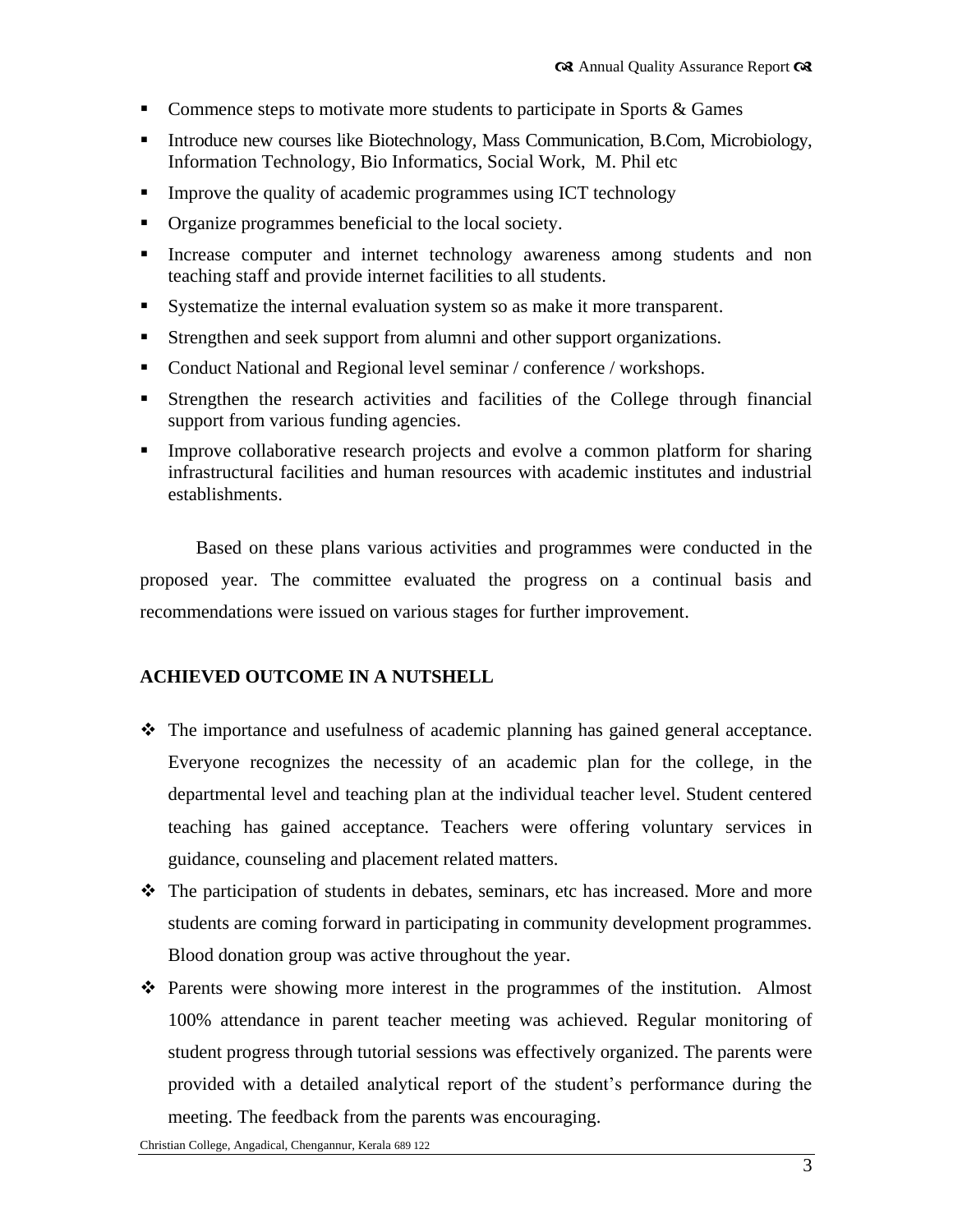- The Career Guidance and Placement Cell functioned actively. Valuable lectures on topics like personality development, how to face interview board etc were conducted. This has resulted in the placement of many students in various companies and institutions in and outside Kerala
- Feedbacks from students were collected about the academic and infrastructural facilities provided to them. Individual heads of the departments framed the questions, based on the guidelines provided by NAAC, and the results were consolidated and duly communicated to the principal for further action.
- Roofing for the administrative block was carried out during this period. New sophisticated instruments were acquired by the Physics, Chemistry, Botany and Zoology departments.
- As per the Provisions in the Kerala University Act and Statutes, elections were conducted to the College Council. College Union elections were conducted as per the direction of the University. Parent Teacher Association and Alumni association functioned well.
- $\hat{\mathbf{v}}$  Parent teacher student interactions were held successfully for all classes during the year. The feedbacks collected from parents during these meetings were very much helpful to the IQAC for formulating the programmes.
- Community service programmes were organized effectively by NSS and NCC.
- IQAC promoted self evaluation by individual teachers for improvement in their teaching, research extracurricular and co-curricular activities. Self evaluation from the teachers in the prescribed format was consolidated by IQAC and forwarded to the Heads of the Departments. The feedback was discussed in the departmental meetings. Teacher analysis was examined by individual teacher. This resulted in notable improvements in the efficiency of Departments.
- National and Regional seminars were conducted successfully and proceedings were published.
- ❖ Research grants were received from various agencies.
- On teacher completed FIP and was awarded PhD. Two other teachers are continuing their research work leading to PhD.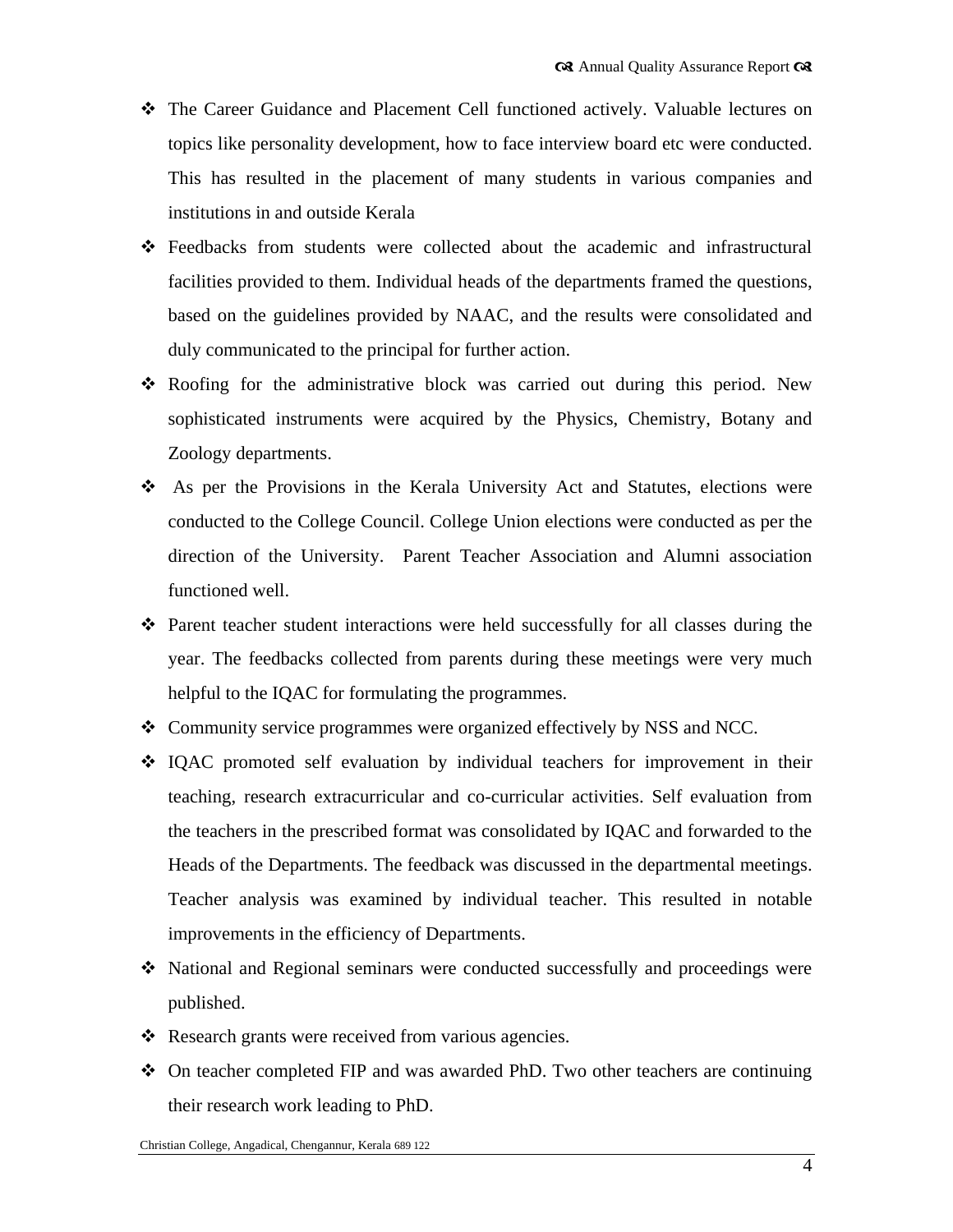## PART B

#### **1. Activities Reflecting the Goals and Objectives of the Institution**

The activities and programmes of the college were so designed to be in tune with the motto of the college. The college is imparting value based and modern education with the goal of moulding intellectually well-trained, morally upright, socially conscious and technology savvy youngsters.

Some of the policies/objectives followed by the institution:

- $\triangleright$  Strengthening of healthy practices.
- $\triangleright$  Admission and Appointment polices are so formulated that merit is never overlooked.
- $\triangleright$  No capitation fee other than University/Government fee is collected.
- $\triangleright$  Computer training, Communicative English classes and personality development programmes were offered to students.
- $\triangleright$  Sports facilities like multi gymnasium are offered to students free of cost.

#### **2. New Academic Programmes Initiated [UG and PG]**.

Affiliation of the University of Kerala and Sanction of the state Government is necessary for starting new courses. Even though the college applied for new courses, due to the restrictions imposed by the Government, no new courses were sanctioned during the academic year.

Certificate courses on Office Automation, Internet and Numerical Applications were conducted by the computer division of the College for UG and PG students. The Department of Physics has conducted a UGC/CSIR-NET coaching programme for the postgraduate students of this college and nearby colleges.

#### **3. Innovations in Curricular Design and Transaction**.

Christian College, Angadical, Chengannur, Kerala 689 122 The University of Kerala has a rigid approach regarding the Curriculum design. The Board of Studies of the concerned subject and the academic council is preparing the syllabus for the different courses for the entire University. However, while designing new syllabus, the Council usually requests for comments on the draft syllabus from experts of colleges. Faculty members of this college viz, Sri. S. Rajagopal, Sri. Mathew Varghese, Sri. Ajith Verghese George, Smt. P. J. Aleyamma, Dr. Rajan David,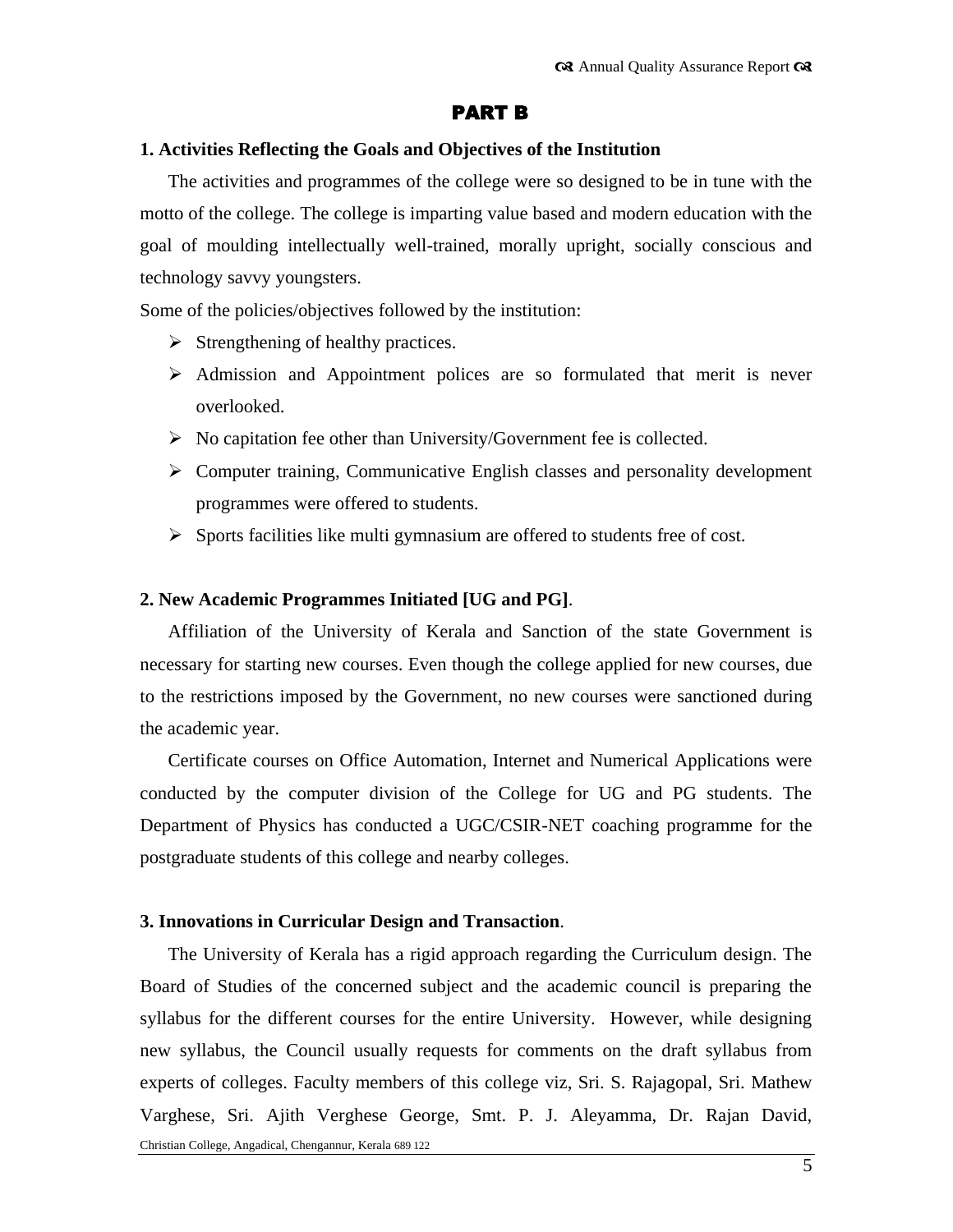Sri. Thomas Alex and Sri. Thomas Mathew contributed during the curriculum design and transaction. The seminar on advanced topics by professional and eminent experts, organized by each department provided new vistas of knowledge transaction and fields of research.

#### **4. Inter Disciplinary Programmes Started**

The thin film coating and high temperature furnace facilities of the Research Lab of the Department of Physics are used by many students of the department of Chemistry of this College.

#### **5. Examination Reforms Implemented**.

The College has an Examination committee consisting of senior faculty members. In addition to this, every Department has its own examination committee under the leadership of the respective heads of the department. This committee works in conjunction with the College Examination committee. In the reported year the committee planned and implemented a two tier examination system - a series of tests organized by the concerned department and terminal examinations by the college. Examination Results were monitored and detailed progress report of the students were sent to the parents by post. Class wise PTA meetings were organized for all the classes in which the general progress and behavior of the students were discussed. Feedbacks collected from the parents were also evaluated. This resulted in the improvement of the overall performance of the students.

#### **6. Candidates qualified NET/ GATE/SLET** etc.

Post graduate students are advised to appear for NET, GATE, SLET examinations seriously. The department of Physics started a NET coaching class on  $7<sup>th</sup>$  October 2006. The programme was inaugurated by Dr. K. Babu Joseph, Former vice-chancellor of Cochin University of Science & Technology. Classes on various topics in the CSIR-NET syllabus were handled by eminent persons. This academic year following students qualified UGC/CSIR Examination.

- i) Suby Elizabeth Oommen [Economics]
- ii) Adarsh [Economics]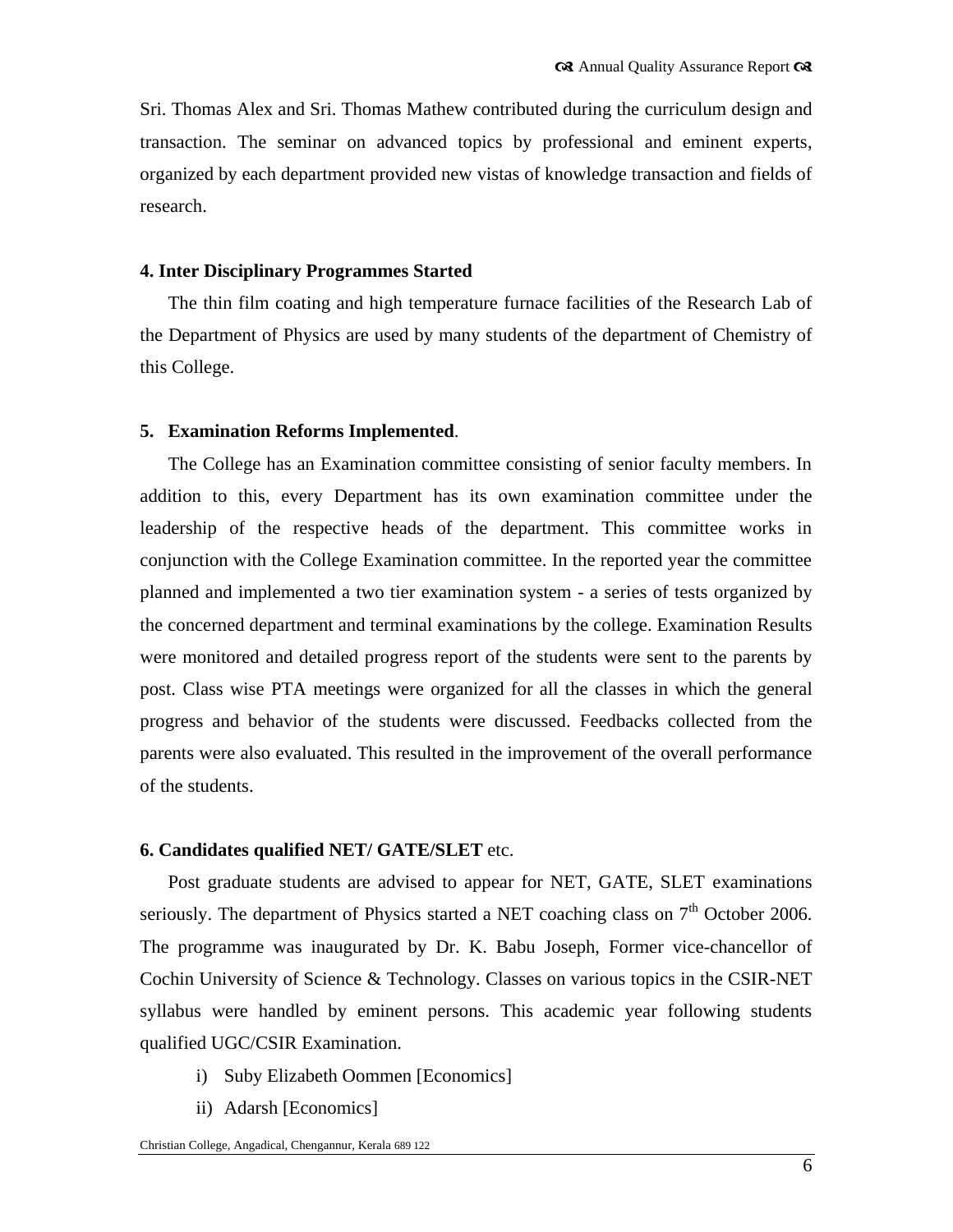- iii) Saraswathy P. [Economics]
- iv) Joice Thomas [Chemistry]
- v) Manukumar N. [Chemistry]
- vi) Lekshmi S. [Physics]

 Nineteen students had qualified the State Eligibility Test [SET] conducted by the Government of Kerala.

#### **7. Initiative Towards Faculty Development Programme**

Several faculty members of the college availed the FIP scheme of the University Grants Commission and pursued research during the period under report. Smt. Achamma Alex [English] and Smt. Sophia K. Philip [Chemistry] are doing research under this scheme. Sri. Jacob George [Physics] who was doing research under FIP submitted the thesis and was awarded PhD during 2006-07. Sri. Ajith Verghese George [Chemistry], Sri. A. Abraham [Physics], Sri. Hysen Thomas [Physics], Smt. Jisha John [Economics] and Sri. John George Athyal [English] are doing part time research. Dr. Desy P. Koruth, Sri. Ajith Verghese George, Smt. Leela Joseph and Smt. Jisha John, Sri. Hysen Thomas participated in National seminars/Conferences.

#### **8**. **Total Number of Seminars/ workshops conducted**.

Seminars organized in the college may be grouped into four categories.

- a. National seminars conducted with the help of funding agencies.
- b. Seminars organized on regional level by departments.
- c. Lecturer programmes
- d. Student seminars.

#### *National seminars conducted during 2006-07*

| Sl. No | <b>Department</b> | <b>Topic</b>                       | Venue / date            | <b>Funding agency</b> |  |
|--------|-------------------|------------------------------------|-------------------------|-----------------------|--|
|        | Economics         | Ecology and Development            | College Auditorium      | <b>UGC</b>            |  |
|        |                   |                                    | 16-17 November 2006     |                       |  |
| 2.     | Physics           | <b>Current Trends in Materials</b> | Charal Mount, Kuriannur | UGC                   |  |
|        |                   | Science (CTMS-07)                  | 25-27 March 2007        | KSCSTE, Kerala        |  |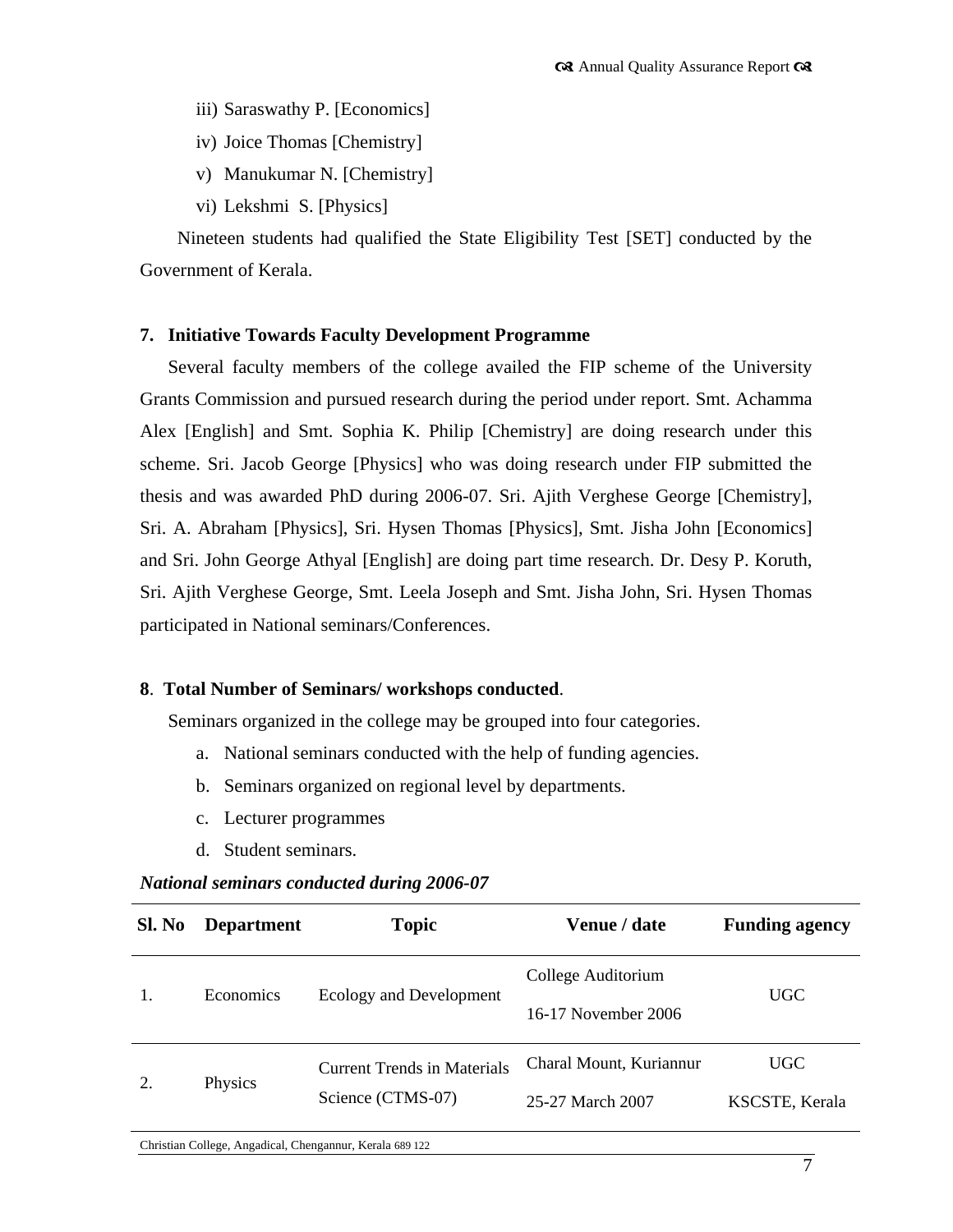The Post Graduate Department of Economics in Association with The University of Kerala, on the occasion of the Golden Jubilee celebrations of the formation of the state of Kerala, had organized a seminar on "*Ecology and Development*" at the college auditorium on November 16 & 17, 2006. The seminar was officially inaugurated by Dr. M. K. Ramachandran Nair, Honorable Vice Chancellor, University of Kerala. Dr. Zacharias Mar Theophilus Saffragan Metropolitan, Manager of the college presided. Former Vice Chancellor of the Kerala University Dr. B. Iqbal, Dr. M. K. Prasad, Environmentalist and Dr. S. S. Santhosh Kumar, Disaster Management Consultant led the technical sessions. Selected Post Graduated students from different colleges presented their papers. The papers presented in the conference were pblished in the conference proceedings.

The Department of Physics conducted a 3 day National Conference on Current Trends in Materils Science [CTMS -07] from March 25-27, 2007 at Charal Mount, Kuriannor, Kerala. The conference was envisaged as an effective platform for the scientific community, especially the young scientists, to interact with each other, to share their knowledge and to foster research collaborations with Scientists of various R&D and academic institutions in India. Dr. M. K. Ramachandran Nair, Honarable Vice Chancellor of the University of Kerala inaugurated the Conference. Bhatnagar awardee Dr. Goerge Thomas [RRL, Thiruvananthapuram] delivered the keynote address. Dr. P. A. Joy, [NCL, Pune], Prof. K. P. Vijayakumar [Cochin University of Science & Technology, Kochi], Dr. N. V. Unnikrishnan [Mahatma Gandhi University], Dr. George Varghese [St. Berchmans College, Changanacherry] and Dr. Jacob Thomas, IAS [Petronet LNG] delivered invited talks. A total of 81 research papers under six subject areas comprising of Nanotechnology, Glasses & Ceramics, Crystal Growth & Characterization, Magnetic Materials, Optical Properties of Thin Films, Conductivity Studies on Thin Films, Polymers, Non-linear Dynamics, Renewable Energy Sources and Student Projects were also presented in the conference. All the papers presented in the conference were compiled and published as proceedings which were supplied to all the participants at the venue.

## *Seminars Organized on Regional Level by Departments*

The department of Zoology and Physics organized regional level seminars during the academic year. In addition to the students of this college, students of neighboring colleges also attended these seminars. Dr. K. Shyjumon who was a Physics Post Graduate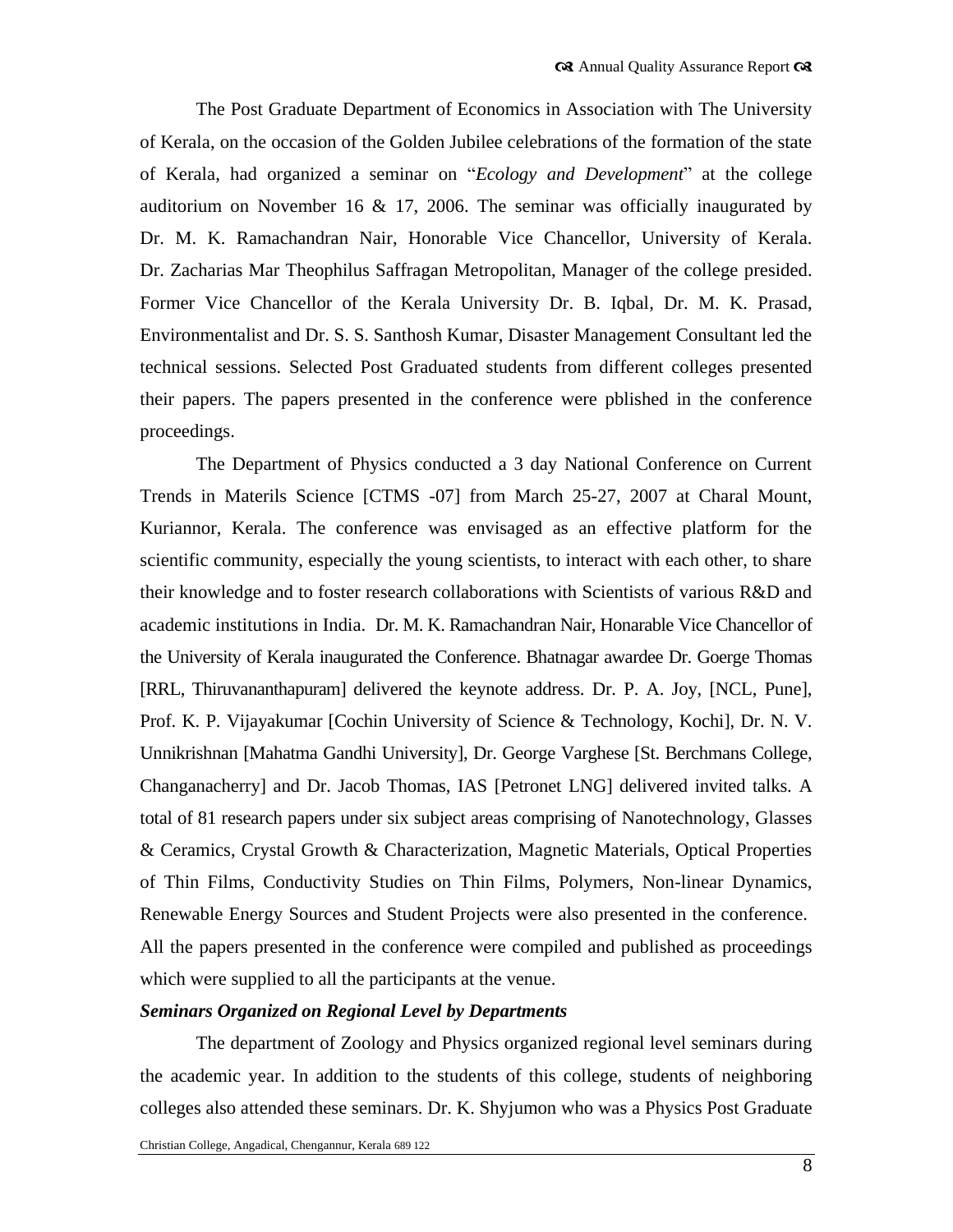student of this college, now working as Post doctoral fellow at the synchronous facility laboratory Trieste, Italy, was the resource person for the seminar organized by the Department of Physics.

|                | Sl. No Departme<br>nt | <b>Topic &amp; Resource Person</b>                                                                                 | Venue / date                    | <b>Funding agency</b> |
|----------------|-----------------------|--------------------------------------------------------------------------------------------------------------------|---------------------------------|-----------------------|
| $\mathbf{1}$ . | Zoology               | Pet animals and their<br>diseases<br>Dr. Deepu Mathew<br>[Veterinary Surgeon, Govt.<br>Hospital, Chengannur]       | College auditorium<br>28-9-2006 | College Management    |
| 2.             | Physics               | Nanotechnology-Prospects<br>& Future<br>Dr. K. Shyjumon<br>[Trieste, Italy]                                        | College auditorium<br>22-8-2006 | College management    |
| 3              | Physics               | Introduction to Quantum<br><b>Field Theory</b><br>Dr. K. Babu Joseph<br>[Former Vice Chancellor,<br>CUSAT, Cochin] | College auditorium<br>7-10-2006 | College management    |

#### *Lecture programs organized during 2006-07*

| SI.<br>N <sub>0</sub> | <b>Department</b> | <b>Topic &amp; Resource Person</b>                                                                    | <b>Venue / date</b>             | <b>Funding agency</b>      |
|-----------------------|-------------------|-------------------------------------------------------------------------------------------------------|---------------------------------|----------------------------|
|                       | English           | New Trends in Teaching<br>Dr. K. K. John<br>[Principal Titus II Teachers]<br><b>Training College]</b> | College Auditorium<br>19-9-2006 | <b>English Association</b> |

## *Student Seminars*

As per the Syllabus of the University of Kerala every student of the Post graduate course must present a seminar each for each paper in every semester. The seminar presentations of the student will be a one hour programme and the same is attended by all the faculty members of the concerned department. Seminars were evaluated critically by the faculty members and suggestions for improvements were made. Students of the UG level were also given assignments to conduct seminar on selected topics in each papers.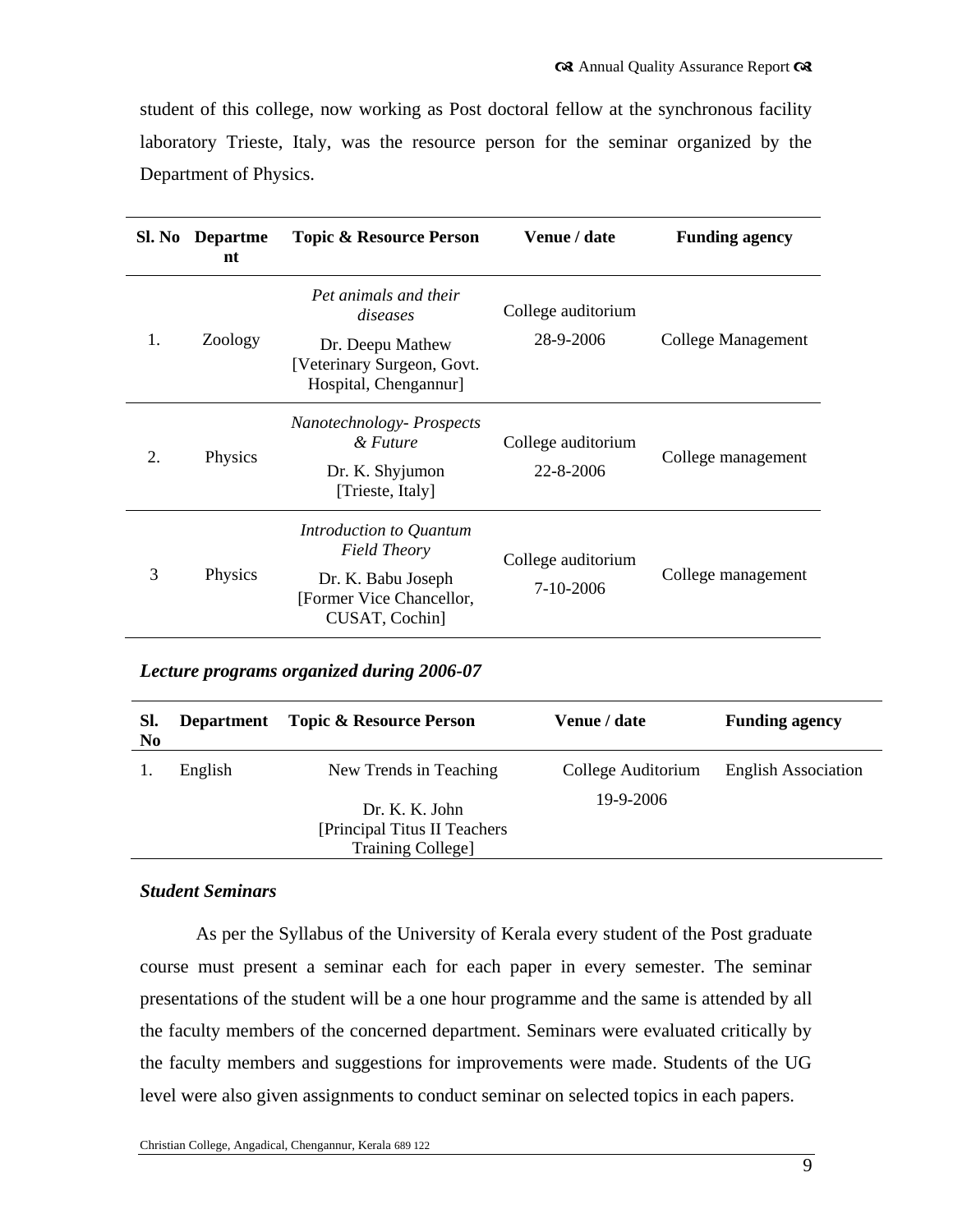## **9. Research projects**.

## *Newly Implemented:*

| Sl.<br>N <sub>0</sub> | Title of project                                                                                                                       | <b>Funding agency</b><br>& Amount<br><b>Allocated</b> | <b>Department</b><br>& Period of<br><b>Project</b> | Name of PI and Co-<br>РI             |
|-----------------------|----------------------------------------------------------------------------------------------------------------------------------------|-------------------------------------------------------|----------------------------------------------------|--------------------------------------|
| 1.                    | Synthesis of ultra-fine Magnetic<br>Particles for Application in High<br>Frequency Magnetic Cores<br>and<br>Magnetic thin Film Sensors | <b>KSCSTE</b><br>Kerala<br>Rs. 4,49,000               | Physics<br>2006-09                                 | Dr. Vinoy Thomas<br>Mr. Hysen Thomas |
| $\overline{2}$        | Rhythmic precipitation patterns in<br>diffusion controlled systems                                                                     | UGC.<br><b>Rs. 65,000</b>                             | Physics<br>2006-08                                 | Dr. Jacob George                     |
| 3                     | Fabrication of magneto-impedence<br>based sensors                                                                                      | UGC.<br><b>Rs. 80,000</b>                             | Physics<br>2006-08                                 | Mr. Hysen Thomas<br>Dr. Jacob George |

## *Completed:*

| Sl.<br>N <sub>0</sub> | Title of project                                                                                  | <b>Funding agency</b><br>& Amount<br><b>Allocated</b> | <b>Department</b><br>& Period of<br><b>Project</b> | Name of PI and Co-PI |
|-----------------------|---------------------------------------------------------------------------------------------------|-------------------------------------------------------|----------------------------------------------------|----------------------|
| 1.                    | Globalization<br>Impact<br>and<br><sub>on</sub><br>Agriculture: A Case Study of Kerala<br>Economy | UGC<br><b>Rs. 25,000</b>                              | Economics<br>2004-06                               | Dr. Manju S. Nair    |

# **10. Patents generated if any:**

NIL

## **11. New collaborative research program**:

The Department of Physics recently got a major research project on Synthesis of Ultra-Fine Magnetic Particles for Application in High Frequency Magnetic Cores and Magnetic Thin Film Sensors. The project was implemented in consultation and collaboration with Dr. M. R. Anantharaman of the Department of Physics of Cochin University of Science and Technology, Kochi. The Department also has collaborative research agreements with St Berchmans College, Changanacherry in the filed of Pattern formation and crystal growth. There are arrangements for students exchange for Post Graduate research project programme with colleges like St Berchmans College, Changanacherry, St. Thomas College, Kozhencherry, Mar Thoma College, Tiruvalla, Sree Narayana College, Kollam, MSM College, Kayamkulam.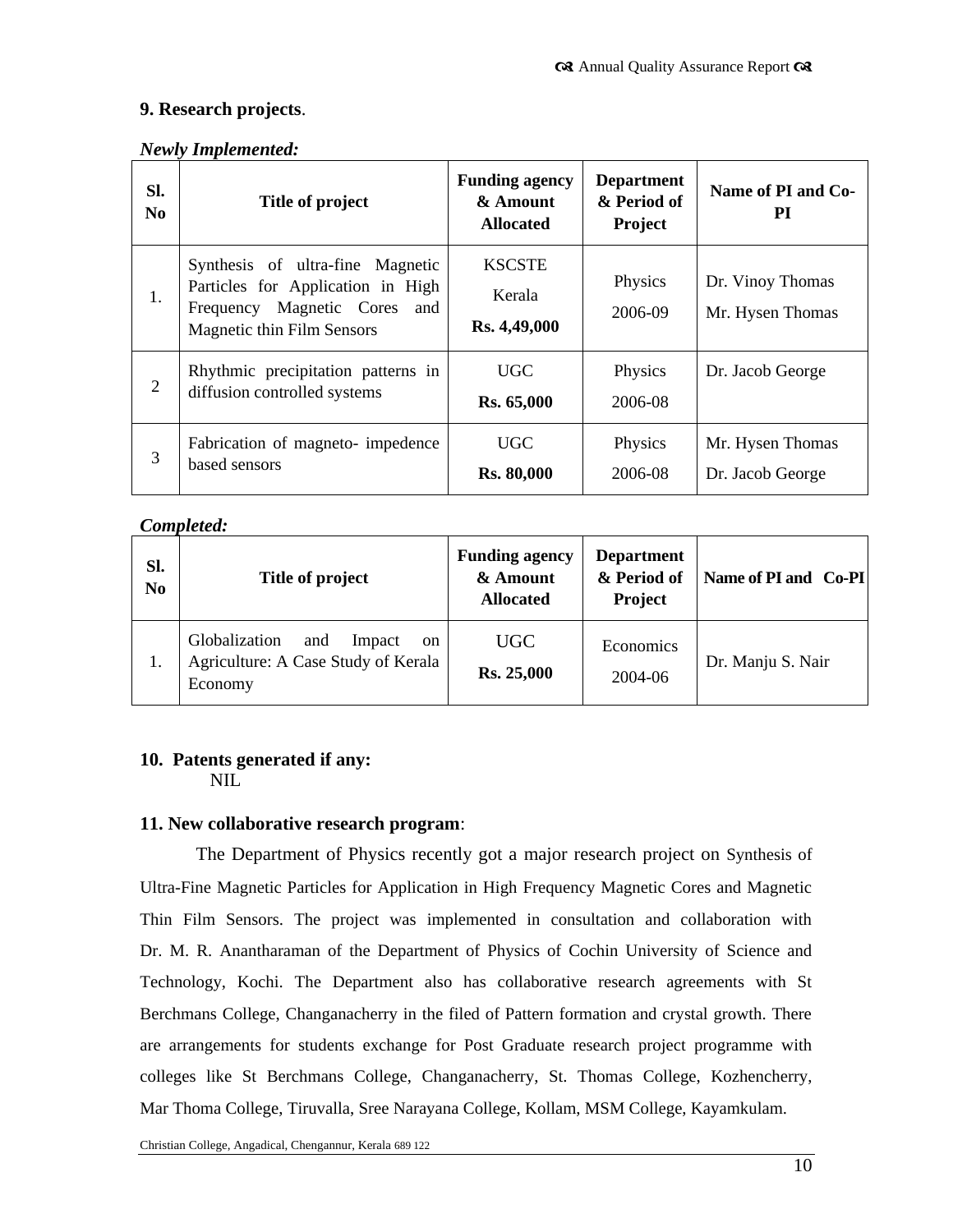| Sl. No | Funding agency $\&$<br><b>Amount Allocated</b> | Name of PI and Co-PI | <b>Department</b> |  |
|--------|------------------------------------------------|----------------------|-------------------|--|
|        | KSCSTE, Kerala                                 | Dr. Vinoy Thomas     |                   |  |
| 1.     | Rs. 3,94,350                                   | Mr. Hysen Thomas     | Physics           |  |
|        | UGC                                            | Dr. Jacob George     |                   |  |
| 2      | Rs. 52,500                                     |                      | Physics           |  |
|        | UGC                                            | Mr. Hysen Thomas     |                   |  |
| 3      | Rs. 67,500                                     | Dr. Jacob George     | Physics           |  |

#### **12**. **Research grants received from various agencies**.

## **13. Details of research scholars**

Smt. Achamma Alex [English] and Smt. Sophia K Philip [Chemistry] are doing research under UGC FIP scheme of UGC. Sri. Jacob George [Department of Physics] who has availed the UGC FIP scheme has completed and submitted his thesis and subsequently awarded PhD. Sri. Ajith Verghese George [Chemistry], Mr. Hysen Thomas [Physics], Sri. A. Abraham [Physics], Jisha John [Economics] and Mr. John George Athyal [English] are doing part time research at various universities in Kerala. Many research scholars from St Berchmans College, Changanacherry, Mar Thoma College, Tiruvalla and Mahatma Gandhi University has utilized many research facilities available in the Department of Physics.

## **14**. **Citation index of faculty members and impact factor**

#### *Publication of faculty members in peer reviewed Journals during 2006-07*

- 1. Gijo Jose, **Vinoy Thomas**, Amrutha K A., N. V. Unnikrishnan, M. A. Ittyachen Structural and Optical characterization of Eu3+/ CdSe nanocrystal containing silica glass, *Mater. Chem. Physics* 96 (2006) 381
- 2. **Hysen Thomas**, Deepa K. S. Raju V R, P. A. Joy, M. R. Anantharaman, Effect of thermal annealing on  $Fe_{40}Ni_{38}B_{18}Mo_4$  thin: modified Herzer model for magnetic evolution, *J. Phys. D: Appl. Phys.* **39** (2006) 1993–2000
- 3. [Van Dyke N,](http://www.ncbi.nlm.nih.gov/entrez/query.fcgi?db=pubmed&cmd=Search&itool=pubmed_AbstractPlus&term=%22Van+Dyke+N%22%5BAuthor%5D) **[Johnson](http://www.ncbi.nlm.nih.gov/entrez/query.fcgi?db=pubmed&cmd=Search&itool=pubmed_AbstractPlus&term=%22Baby+J%22%5BAuthor%5D) Baby** and [Van Dyke MW](http://www.ncbi.nlm.nih.gov/entrez/query.fcgi?db=pubmed&cmd=Search&itool=pubmed_AbstractPlus&term=%22Van+Dyke+MW%22%5BAuthor%5D) (2006). Stm1p, a ribosome-associated protein, is important for protein synthesis in Saccharomyces cerevisiae under nutritional stress conditions. *Journal of Molecular Biology* May 12: 358(4):1023-31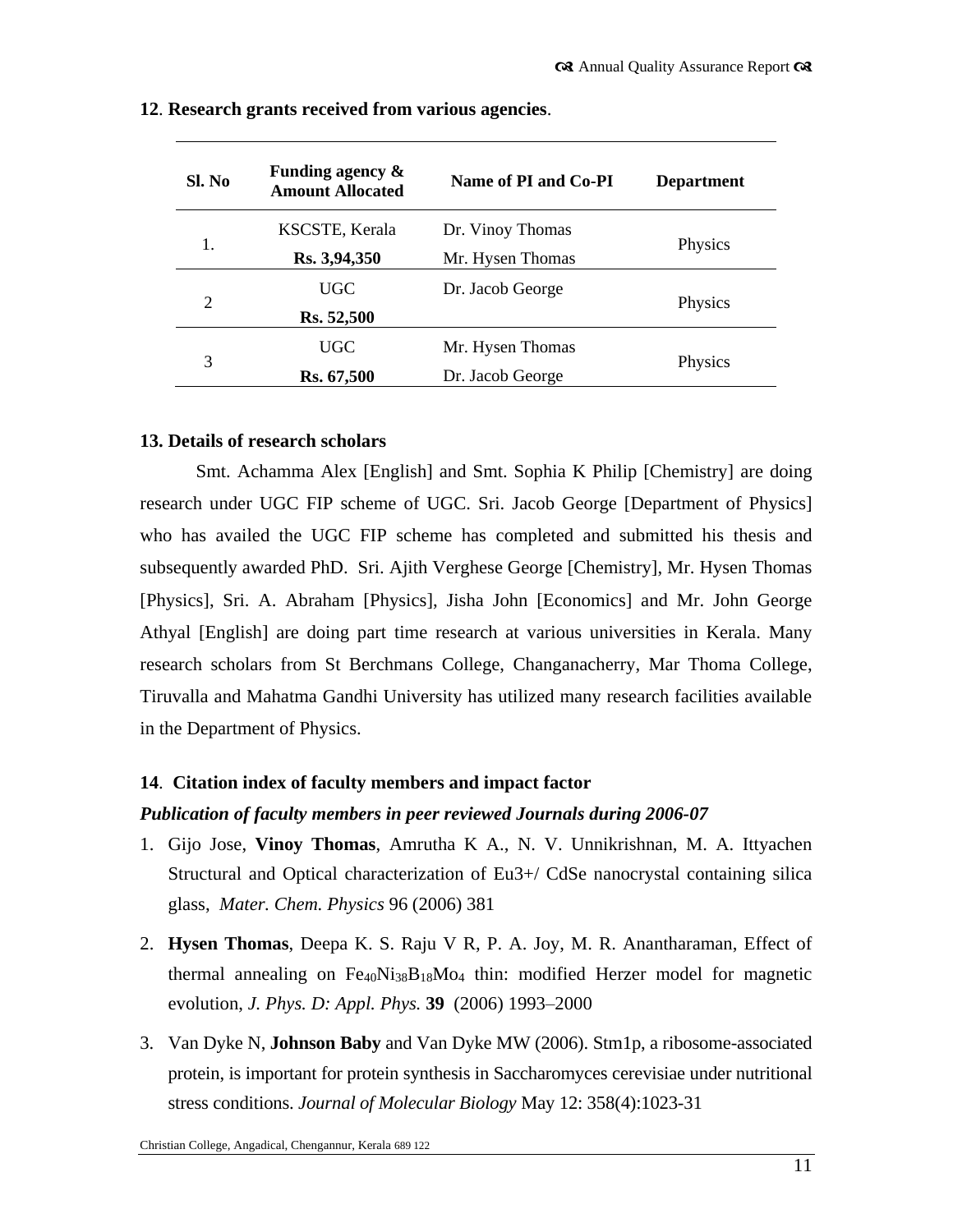## *Publication of faculty members in Conference Proceedings during 2006-07*

- 1. **Hysen Thomas** & M. R. Anantharaman, Magnetic Evolution of Fe40Ni38B18Mo4 Ribbons & Thin Films With Thermal Annealing, Indo Singapore Simposium on Advanced Functional Materials *[AFMS 06]*, IIT Mumbai on 24-26 February 2006
- 2. **Hysen Thomas**, M. R. Anantharaman, Magnetic Evolution Of Ultra-Thin Nanostructural Fe40Ni38B18Mo<sup>4</sup> Films With Thermal Annealing, *19th Kerala Science Congress* to be held on January 29-31, 2007

## **15**. **Honours/Awards to the faculty**

Sri. A. Abraham of the Department of Physics has received the best research paper award of the National conference on Atmospheric Sciences at Sreekandapuram, Kannur, Kerala held from March 15-16, 2007.

#### **16. Internal resources generated**

The general policy of the college is to offer quality of education at affordable rates even to economically backward students. We always try to minimize the financial burden to the students. The day to day expense related to the running of the college is met from the generous contribution of Parent Teacher Association (PTA), Alumni and well wishers. The management also provides financial assistance whenever need arises. The entire amount so received was utilized for enhancing the quality of services offered.

| N <sub>0</sub>              | <b>Source</b>                     |              | Amount       |
|-----------------------------|-----------------------------------|--------------|--------------|
| 1                           | <b>Parent Teacher Association</b> |              | 14,73,196.00 |
| $\mathcal{D}_{\mathcal{L}}$ | Alumni                            |              | 50,000.00    |
| 3                           | Well wishers                      |              | 37,324.00    |
| $\overline{4}$              | Management                        |              | 12,85,134.00 |
|                             |                                   | <b>Total</b> | 28,45,654.00 |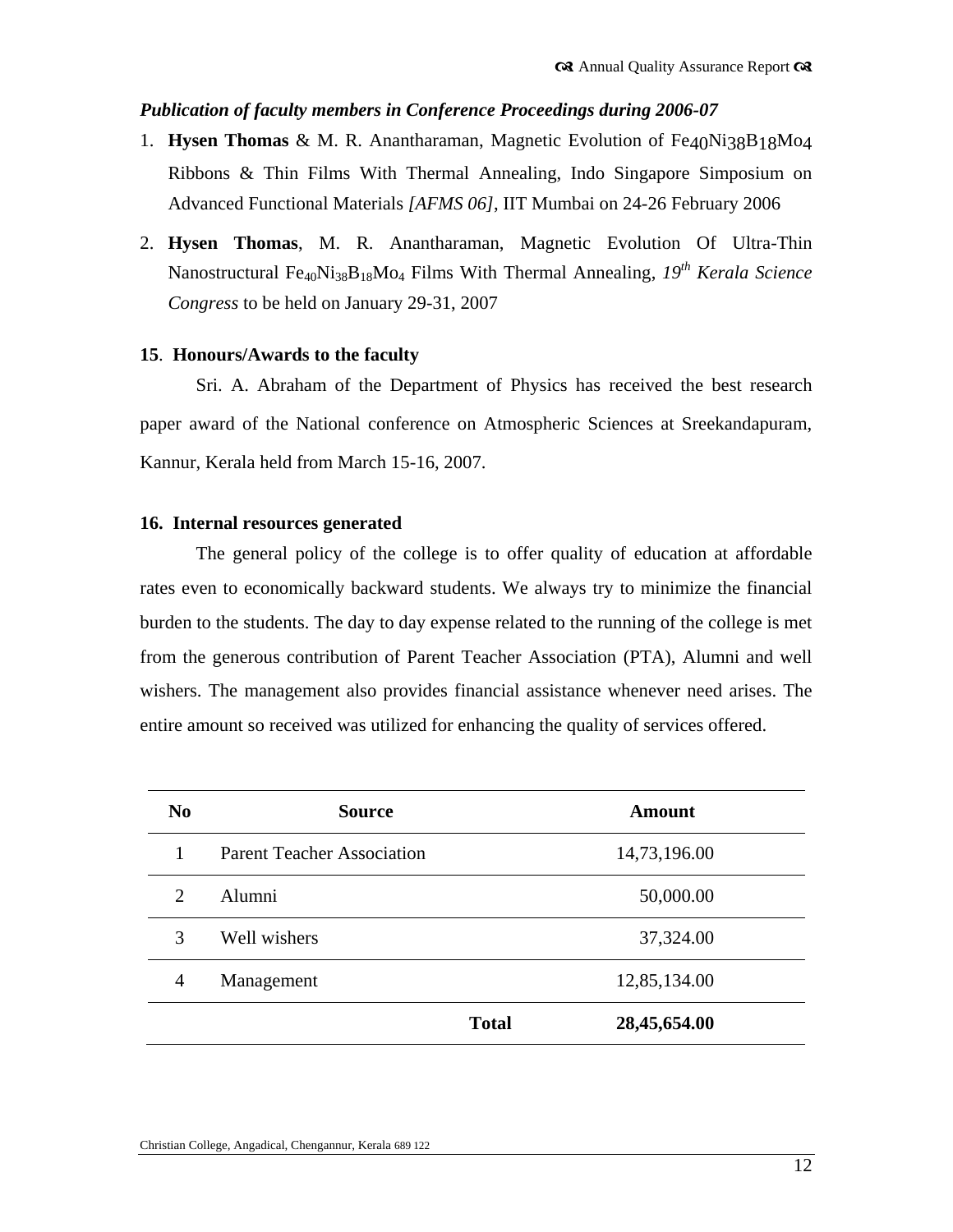## **17. Details of departments getting SAP, COSIST (ASSIST)/ DST, FIST etc. assistance / recognition**.

The department of Physics has applied for financial assistance from DST, New Delhi worth 42 lakhs under the FIST Scheme.

## **18. Community services**.

The community service of the institution may be classified under three heads

- i. Activities of NSS
- ii. Services offered by individual teachers
- iii. Programmes organized by Departments.

## *Activities of NSS*

The college has an active NSS unit which organizes programmes on a regular basis. An important service rendered by this body is the organization of a group of volunteers for blood donation. The vicinity of the Government hospital makes this effort truly meaningful and effective. This year 37 patients in the hospitals in and around chengannur have utilized this service.

A legal awareness class for undergraduate students, onam celebrations, orientation class for NSS volunteers, Chikkun Guniya awareness campaign, cleaning of college and premises, cleaning of Pandavanpara Harijan colony during Gandhi Jayanthi celebration, seminar on Health and Youth and special ten day camp during Christmas vacation were some of the programs conducted by the NSS unit during this period.

#### *Services offered by individual teachers*

Several teachers worked as resource persons for seminars and other leadership training programmes in various neighboring schools and colleges. Sri. Mathew Varghese of Department of Economics is a senate member of the University of Kerala and is a management consultant. He is also the Convener of the Higher Education Commission of Mar Thoma Church which is running ten colleges in Kerala. Sri Thomas Mathew, Head of the Department of History has served as the NSS Program Coordinator of the University of Kerala. During his tenure he visited almost all the colleges in the University and conducted awareness classes/camps/seminars etc. His leadership and services in the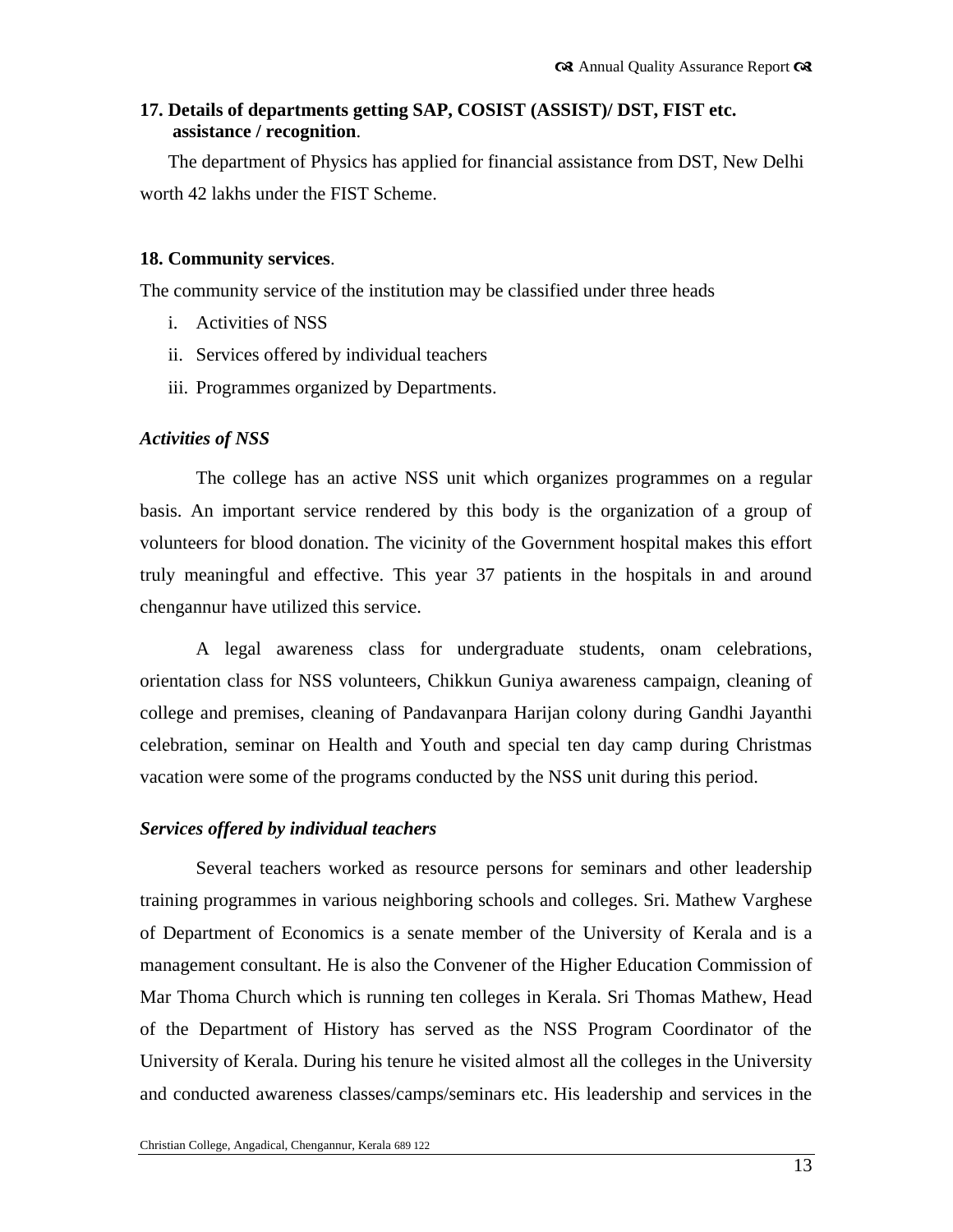Tsunami affected areas of Kerala coast are remarkable. Sri. Thomas Alex, Head of the Department of Botany, is serving as the Treasurer of Christian Agency for Rural Development (CARD), a social organization of the Mar Thoma Church. He is also an executive member of the Krishi Vijyan Kendra of the Government of India located at Thelliyoor, Pathanamthitta District. Sri. Jacob George, Department of Physics, is serving as the President of the Mallappally Service Co-operative Bank and the Lay Trustee of the Malankara Mar Thoma Syrian Church. He is active in various organizations of the church which are engaged in social work at the downtrodden sections of the society. Dr. Desy P. Koruthu of the Department of Chemistry is a Counselor and her services are rendered to the students as well as to the public.

#### *Programmes organized by departments*

All the departments are frequently conducting programmes including lecturers on personality development, leadership training and communication skills. The Department of physics conducted a series of lectures/classes for the post graduate students in connection with the UGC/CSIR-NET coaching programme. The Department of Botany conducted a course on mushroom cultivation to the general public and has cultivated mushrooms in the college campus. Mathematics Department has conducted an outreach programme for the Higher Secondary students of the nearby schools to expose them to basics of Mathematics.

## **19. Teachers and officers newly recruited**

Even though there are existing vacancies in various departments and office, due to ban for new appointments in Aided Colleges by the Government of Kerala, no appointment was made during the reported year. The shortage of teaching staff was mitigated by appointing guest lecturers

#### **20. Teaching and non teaching staff ratio**.

The college has faculty strength of 55 Lecturers. There are 48 permanent lecturers [English - 7, Economics- 7, History-3, Politics -1, Mathematics - 3, Physics - 9, Chemistry - 7, Botany - 4, Zoology - 4, Malayalam-1, Hindi-1, Phy. Education-1] and 7 guest lectures. The total number of non-teaching staff members is 48. The Teaching to Non-teaching staff ratio is 1.46.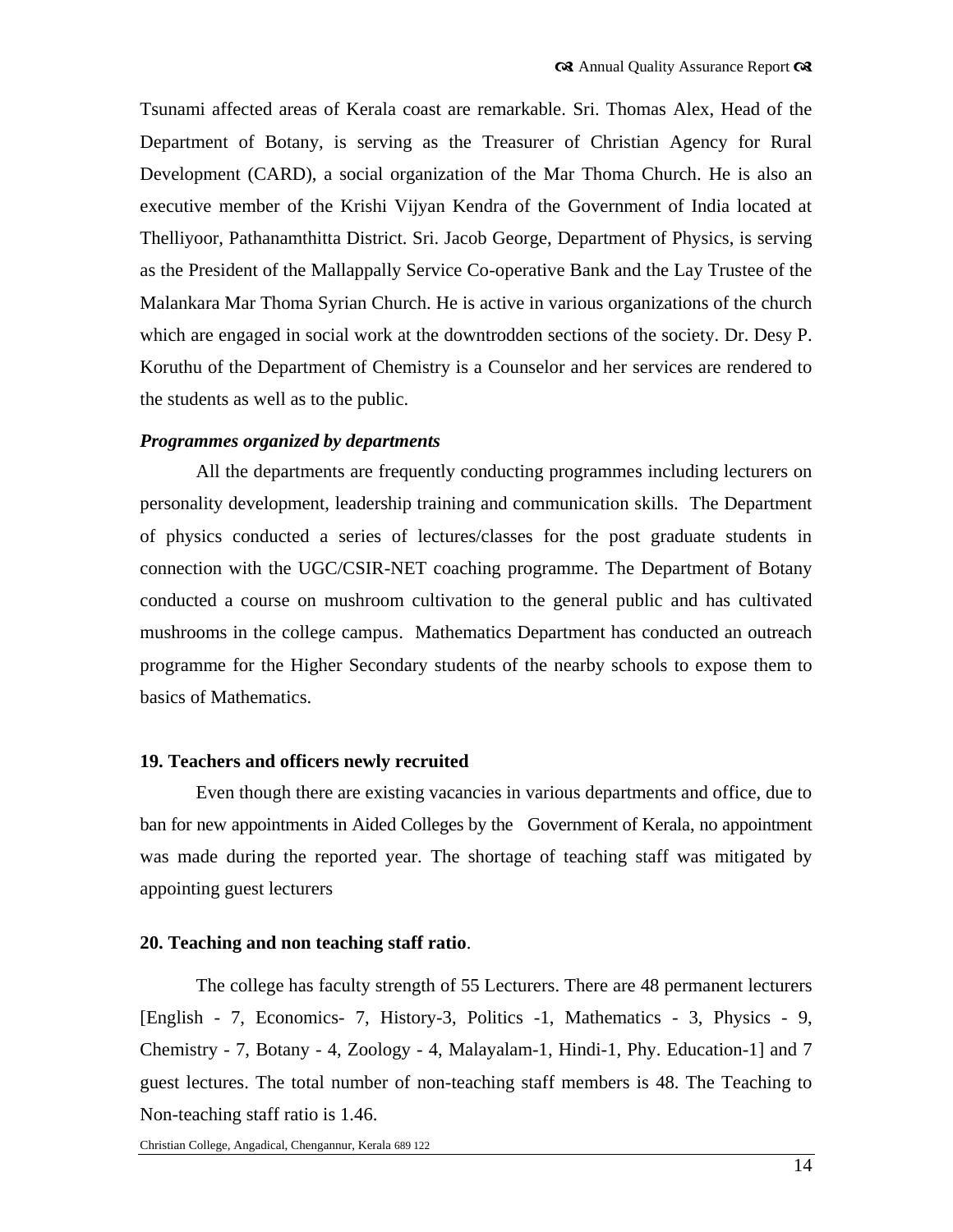#### **21. Improvement in library services**.

The central library has 25067 books, 45 periodicals and their back volumes. The library houses the department books in separate catalogue sessions and few research journals.

Digitalization of library functioning is already underway and is expected to be complete during 2007-08. Attention was given for improving the quality of library services. Students are encouraged to use the library facility. The library committee was convened each month and monitored the effective functioning of the library. Digitalization of records, online centralized search facilities and subscription to inflibnet are the next challenges that are to be addressed by the College.

#### **22. New books / journals subscribed and their value**.

In addition to the existing stock of books 246 new books were purchased and added to the library during this period. The college received UGC grant of Rs 19,449/- during this period for the purchase of books. Books of different subjects were purchased as per the decision of the planning board.

## *List of Journals subscribed and their value.*

- **1.** National Georaphic (Rs. 2375)
- **2.** Information Technology (Rs. 420)
- **3.** Pramana (Rs. 500)
- **4.** Resonance (Rs. 400)
- **5.** Electronics for You (Rs 500)
- **6.** Current Science (Rs. 750)
- **7.** Indian Journal of Agricultural Economics (Rs. 3000)
- **8.** Down to Earth (Rs. 480)
- **9.** Sajosps (Rs 250)

## **23. Courses in which student assessment of teachers were introduced and the action taken on student feed back**

The college is following a system of general feedback collected through printed questioners. The data was consolidated and was used for formulating future plans and making changes in existing practices. The data was made available to all the faculty members and suitable measures for improvements were suggested.

Christian College, Angadical, Chengannur, Kerala 689 122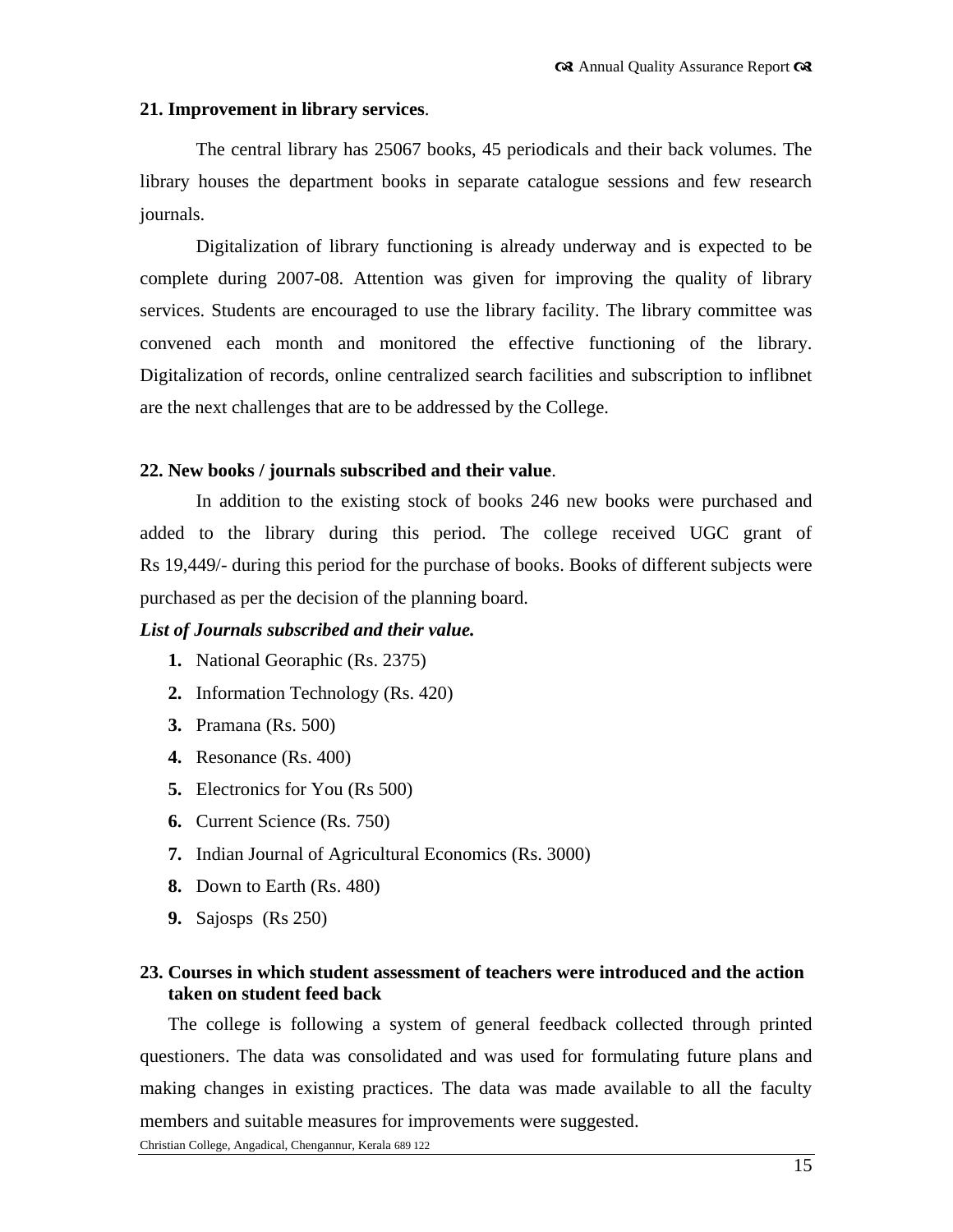#### **24. Unit cost of education is Rupees**

The students need to pay the fees fixed by the University. The fees collected from the students are remitted to the Government. The fee structure for each student in different disciplines is detailed below.

|                | <b>Class</b>                                       | <b>Amount (Rs)</b> |
|----------------|----------------------------------------------------|--------------------|
|                | I <sup>st</sup> Year Chemistry/Physics             | 2,340              |
|                | I <sup>st</sup> Year Botany/Zoology                | 2,440              |
|                | I <sup>st</sup> Year Mathematics                   | 2,160              |
|                | $\overline{I^{st}}$ Year History/Economics/English | 2,060              |
|                | $IInd Year Chemistry/Physics$                      | 1,345              |
|                | $\overline{II}^{\text{nd}}$ Year Botany/Zoology    | 1,445              |
| Under Graduate | II <sup>nd</sup> Year Mathematics                  | 1,165              |
|                | II <sup>nd</sup> Year History/ Economics/English   | 1,065              |
|                | III <sup>rd</sup> Year Chemistry/Physics           | 1,255              |
|                | III <sup>rd</sup> Year Botany/Zoology              | 1,255              |
|                | <b>III<sup>rd</sup></b> Year Mathematics           | 1,075              |
|                | III <sup>rd</sup> Year History/ Economics/English  | 1,075              |
|                | I <sup>st</sup> Year Analytical Chemistry/Physics  | 3,490              |
|                | $\overline{I}^{\text{st}}$ Year Economics/English  | 2,590              |
| Post Graduate  | II <sup>nd</sup> Year Analytical Chemistry/Physics | 2,430              |
|                | $IInd Year Economics/English$                      | 1,530              |

UG students hailing from families having income less than 25,000/- per year and PG students having income less than 50,000/- per year are eligible for fees concession as per the Kumara Pillai Commission report. They have to remit only the caution deposits which will be reimbursed as and when the student leaves the institution. SC/ST students are exempted from the payment of fees. They are getting a lump sum grant and monthly allowance of about Rs. 4000/- per year.

Since Christian College Chengannur is a government aided college, the salary of teaching and non teaching staff is provided by the Government of Kerala. All other expenses related to the operation of the college are provided by the management with the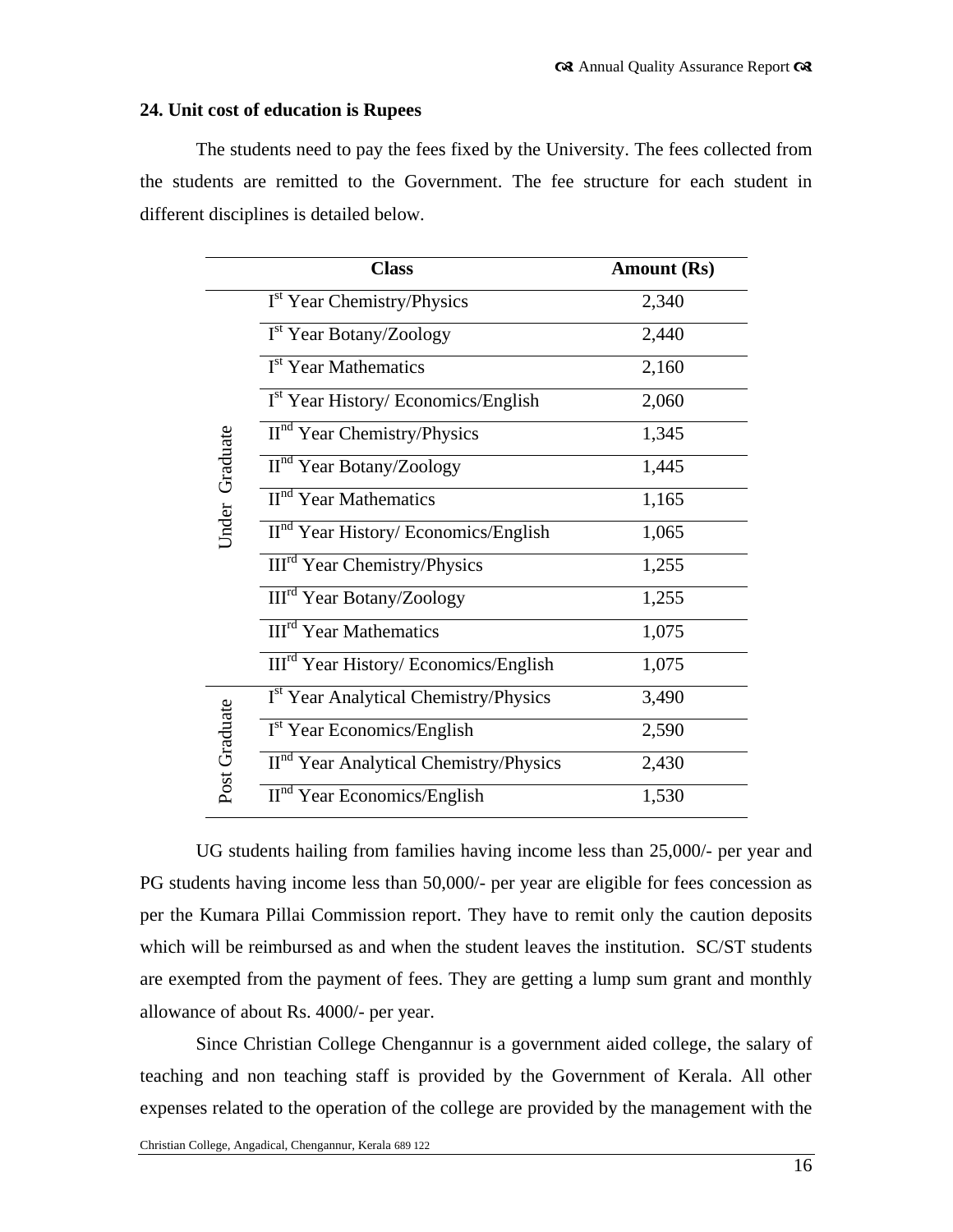help of parent teacher association, alumni, well wishers etc. The cost of education per student [Including Government and management share] works out to be 31,813/-

## **25. Computerization of administration and the process of admissions and examination results, issue of certificates**.

Admission process was completely computerized and rank lists for various courses were prepared by a centralized process. Only internal examinations are conducted by the college and the marks for continuous assessment are forwarded to the university. This process is computerized. The final examinations are conducted by the University and the results are published by the University. The mark lists and certificates are also issued by the University.

#### **26. Increase in infra structural facilities**.

Most of the plans conceived during the beginning of the year were accomplished. The achievements are listed below.

- 1. A modern college canteen building with all facilities was constructed during the academic year with an approximate expenditure of Rs. 10 lakhs and the canteen was shifted from the old building to the new one.
- 2. The compound wall construction is in progress. In the financial year, the expenditure incurred for this purpose amounts to Rs. 4, 46,674/- .
- 3. The UGC has sanctioned an amount Rs. 64 lakhs for the construction of the women"s hostel and the construction work will be started soon.
- 4. A research laboratory for the Department of Physics was furnished with an expenditure Rs. 1 lakh.
- 5. Infrastructure for a muti gymnasium was created.
- 6. Road towards the college from the Junction was keeled with an expenditure of Rs. 1,24,368/-
- 7. A superstructure of aluminum is erected on top of the administrative building to prevent leakage of water to office interiors. The expenditure incurred for the same is Rs. 2,58,733/-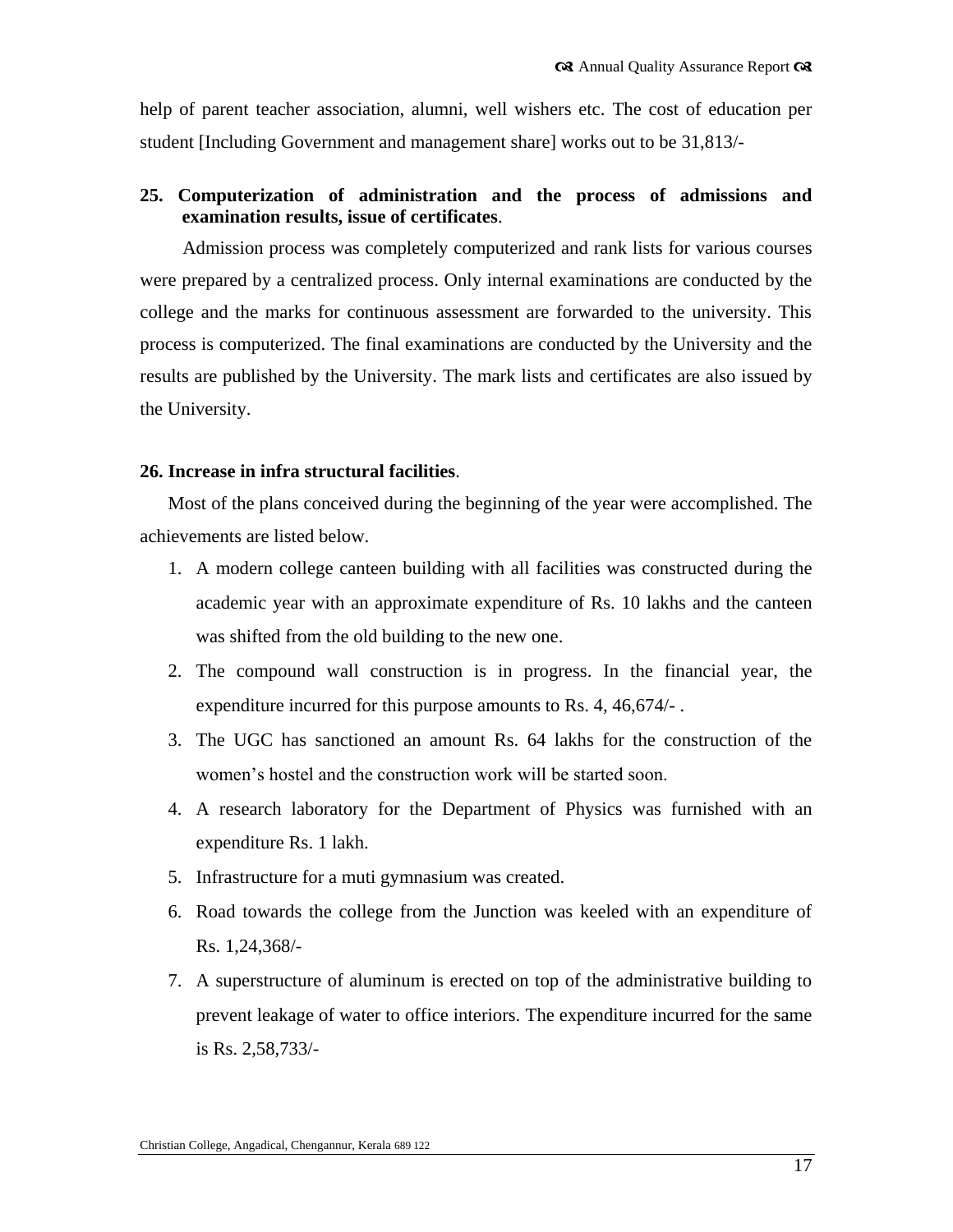#### **27. Technology up gradation**.

The computerization of admission procedure created an atmosphere for the acceptance of new technologies. The change towards student centered teaching methods has necessitated the incorporation of the use of electronic gadgets in teaching. More and more teachers are using computer for lesson plan and for preparing notes. PowerPoint presentation and use of LCD is gaining more favorable reception among teaching community.

#### **28. Computer and internet access and training to teachers and students**.

A new training programme was introduced to give training in the use of computer and internet. The computer centre has two types of courses viz., a course to provide basic information regarding the use of computer and another intended to provide advanced level learning to those who have basic knowledge in computer programming and usage.

## **29. Financial aid to students**

#### *Parent Teacher Association*

Financial assistance for weaker section in the form of scholarships is provided by the PTA of the college. Meritorious students and rank holders were awarded with scholarships.

#### *Alumni Association*

Merit scholarships were provided by the Alumni association for outstanding students in each subject in the Undergraduate and Postgraduate courses.

#### *Endowment and Scholarships by Management*

Fourteen endowments are instituted by the management for giving scholarships to financially backward students as well as top scorers.

#### *Staff Association*

The association of teaching staff also provides financial assistance to various students based on need and merit.

#### **30. Activities and support from alumni association**.

College has a two tier alumni association. Each department has their own alumni association and all these together constitute the college alumni. The college alumni are controlled by an executive committee. The college alumni meet every year on the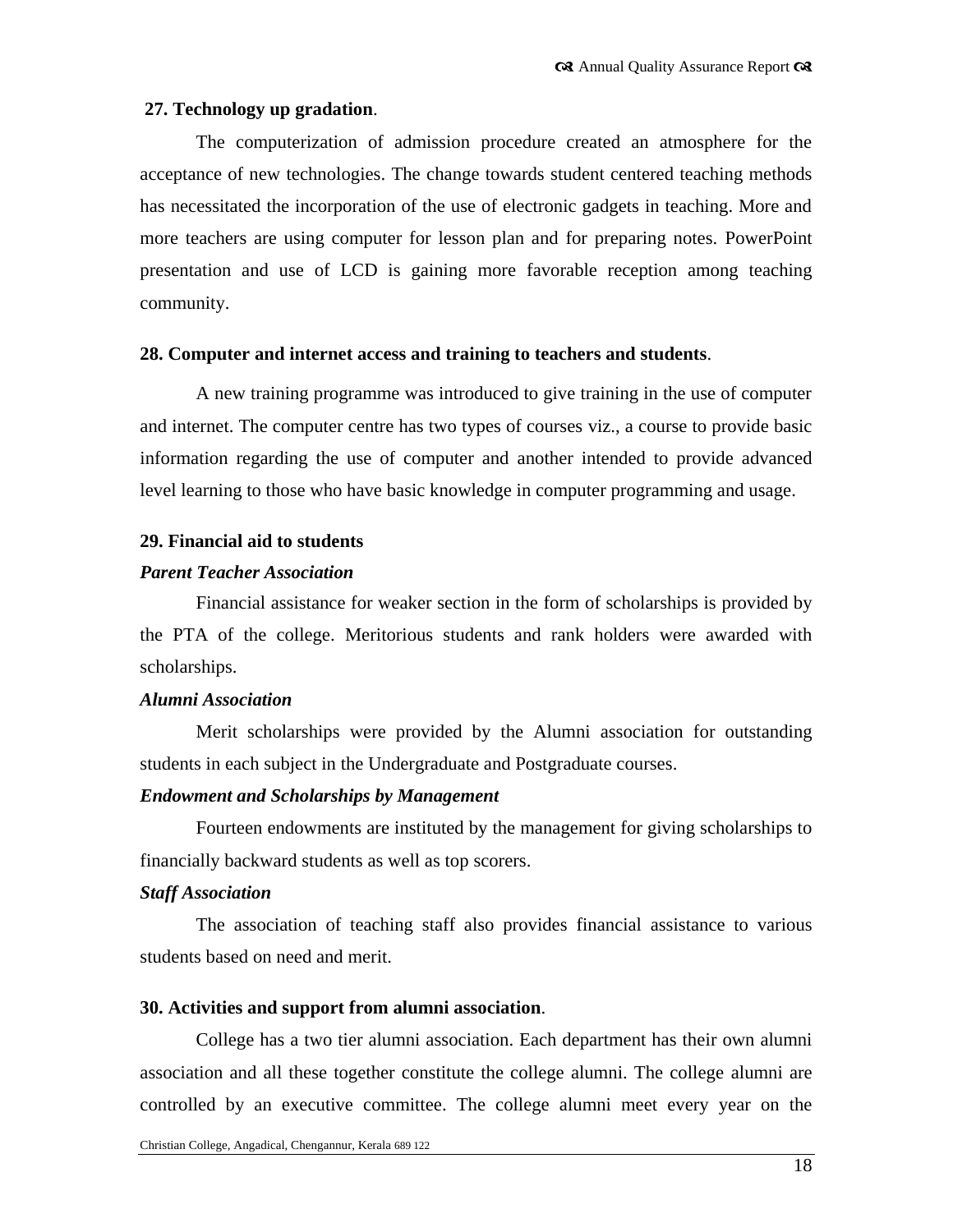Deepavali day. The alumni association has various regional chapters at Philadelphia, Kuwait, Saudi Arabia, Trivandrum. The alumni association supports various activities in the college. The Kuwait chapter donated Rs. 30,000 for the rewiring of the college auditorium. They have also provided Rs. 20000/- as sponsorship for the National Conference organized by the Department of Physics as sponsorship.

#### **31. Activities and support from PTA**

The PTA of our college is a democratically constituted body. An executive body elected at the annual general body meeting organizes the activities. The PTA is an important agency that actively participates in many day to day activities of the college and also plays an important role in the development activities of the institution. Two general body meetings of the PTA were held. Parent Teacher Association has collected Rs.9,15,831/- and handed over to college management as per need

#### **32. Health services**.

The health care of the students is closely monitored and the college administration takes all necessary steps to provide clean water, bathroom and toilet facilities etc to the students. In order to provide hygienic drinking water, water purifiers were provided in all floors of the main building. In association with nearby hospitals several health awareness programmes were organized in the reported year. The students are using the multi gymnasium regularly. A fully furnished restroom is provided for the girl students. The college has arranged councilors for the providing adequate guidance and counseling for needy students.

#### **33. Performance in sports activities**.

The college has been taking keen interest in the sports and games activities. The students are encouraged to take part in various sports activities. The college has teams for Football, cricket, kabadi, table tennis, cross country and athletics. The Physical education department successfully hosted the Kerala University inter collegiate football tournament in the college. Baiju B Daniel [Economics] of this college gained third place in cross country race in Kerala University cross country championship and represented the University of Kerala in the inter University.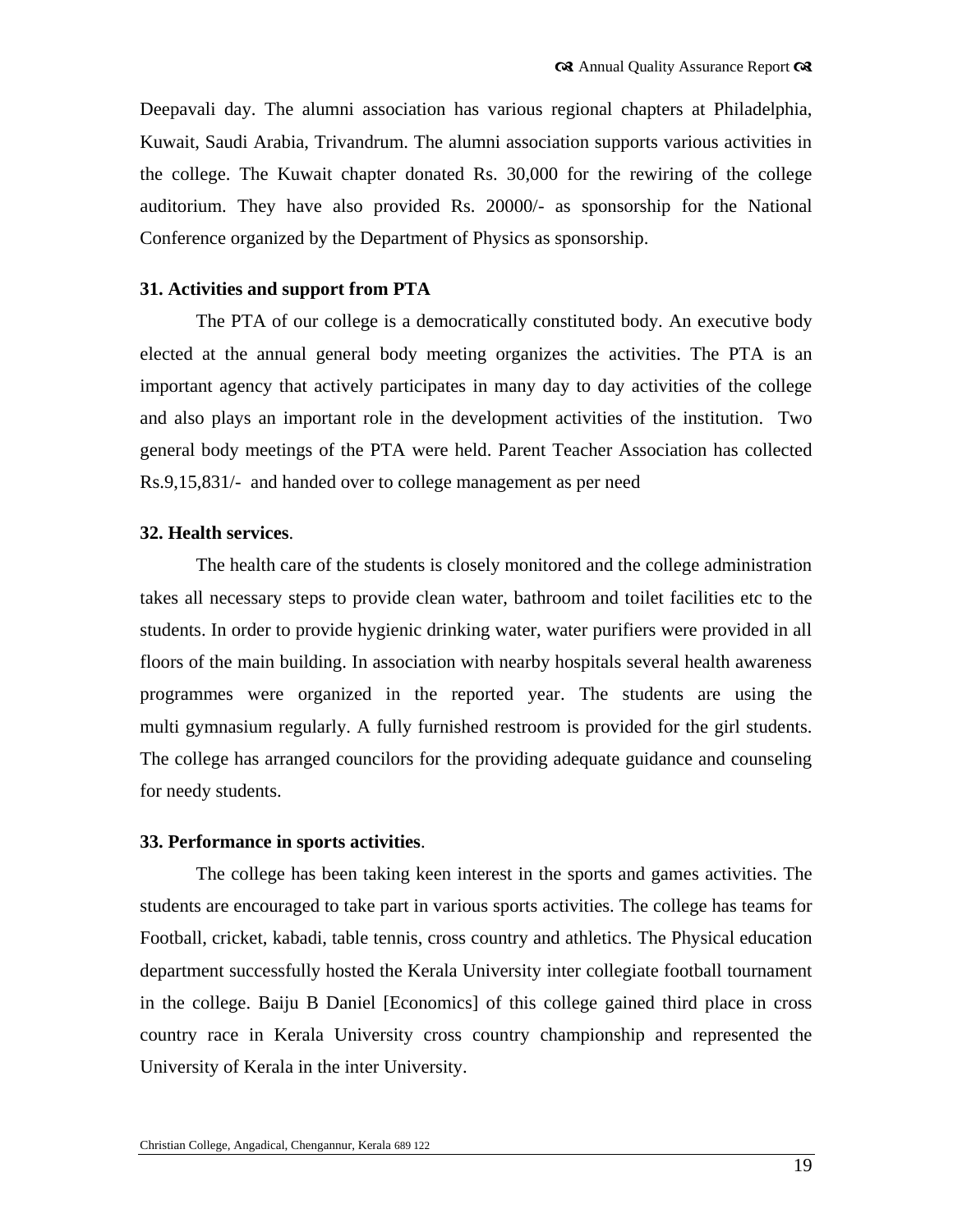In collaboration with the Cricket Academy of Chengannur, the college is providing facilities and training in cricket to children of nearby schools. On Saturdays and Sundays, children of varying age groups, 8-16 years, assemble in the college cricket field for training and practicing. They are actively participating in district championships and many of them wee selected to Alappuzha district teams and to state teams of various age categories.

#### **34. Incentive to outstanding sports students**.

Sports day celebrations were conducted in which outstanding sports persons were honored. Mr. Baiju B. Daniel was presented a cash award of Rs. 1000/- for securing third place in the University cross country championship. Financial help was given to sports and athletic students coming from BPL families.

#### **35. Student achievements and awards**

Ms. Jisha John secured first rank in M.Sc. Physics examination with record marks [89.4%], Ms. Smitha L. P. secured third rank in M.Sc. Analytical Chemistry examination and Ms. Elsa Susan Zachariah secured fifth rank in M.Sc. Physics examination of the Kerala University.

The results of University examinations for undergraduate and postgraduate courses are noteworthy, in spite of the fact that most of the students hail from socially and economically backward sections of the society. The results of BSc. Degree examination of March-April 2006 is detailed below:

| <b>Subject</b>     | <b>Total</b>    | <b>First</b> | <b>Second</b> | <b>Third</b> | <b>Total</b>  | Percentage |
|--------------------|-----------------|--------------|---------------|--------------|---------------|------------|
|                    | <b>Appeared</b> | <b>Class</b> | <b>Class</b>  | <b>Class</b> | <b>Passed</b> | of pass    |
| <b>Mathematics</b> | 20              | 17           | 3             |              | 20            | 100 %      |
| Physics            | 17              | 8            | 4             | 3            | 15            | 82.2 %     |
| Chemistry          | 20              | 10           | 6             |              | 17            | 85.0%      |
| <b>Botany</b>      | 34              |              | 15            | 8            | 30            | 88.2 %     |
| Zoology            | 31              | 12           | 11            |              | 30            | 96.3%      |

Compared to the results of science bathes the results for Arts courses are moderately low. This fact is noticed by the IQAC and suitable recommendations are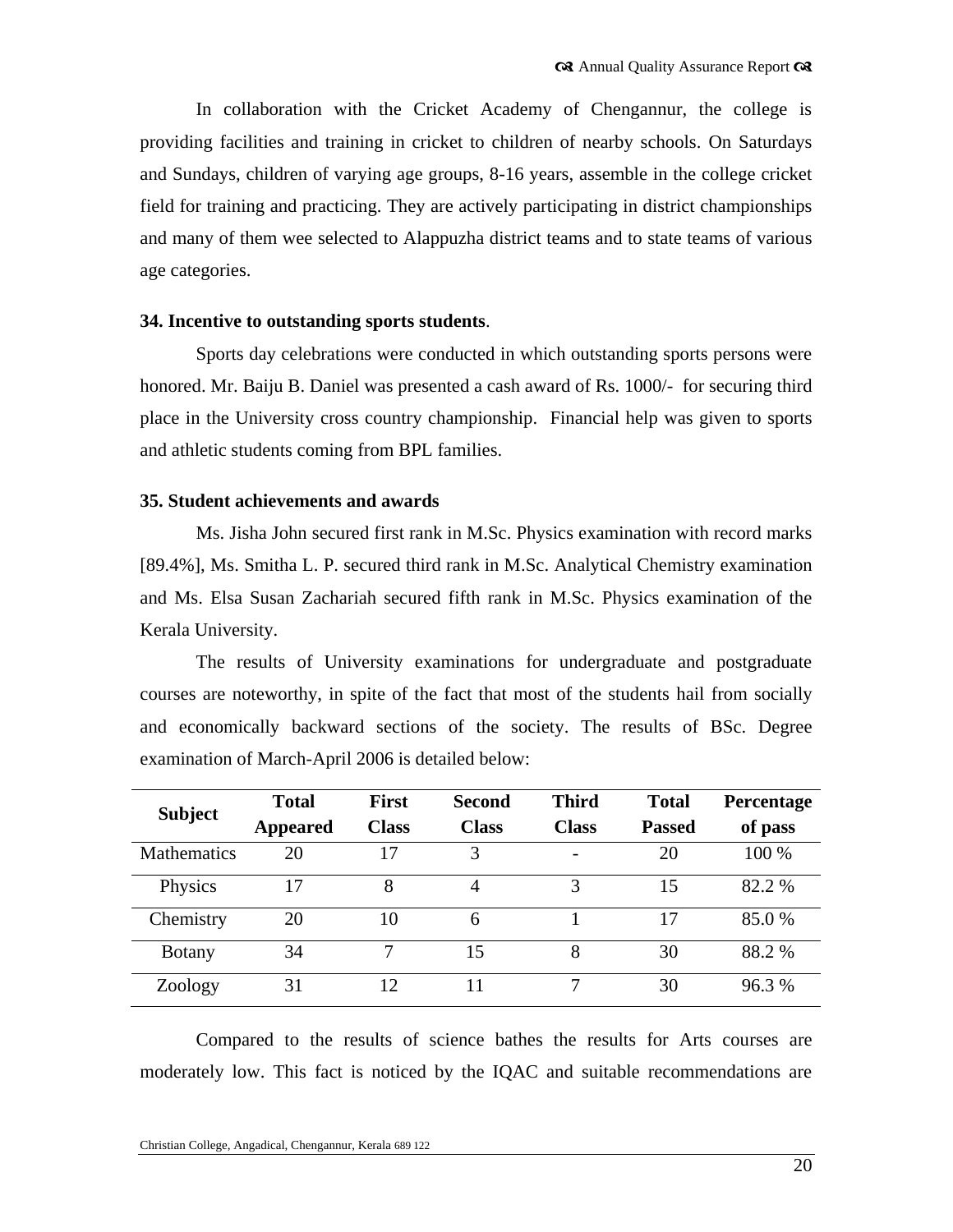| Subject   | Percentage of Pass |
|-----------|--------------------|
| English   | 43.33 %            |
| History   | 29.00 %            |
| Economics | 57.89%             |

issued to the corresponding departments for immediate and necessary action. The results of B. A. Degree examination of March-April 2006 is as follows:

For Postgraduate courses, the University Examination results are commendable. All postgraduate departments scored 100 % pass.

| Subject                     | Percentage of Pass |
|-----------------------------|--------------------|
| Physics                     | $100\%$            |
| <b>Analytical Chemistry</b> | 100 %              |
| English                     | $100\%$            |
| Economics                   | $100\%$            |

#### **36. Activities of the guidance and counseling unit**.

The college provides guidance and counseling services at two levels. All students come under a tutorial system where the group tutor establishes a personnel rapport with the students. The counseling unit of the college offered personnel counseling to the cases referred to them by group tutors and organized seminars, workshops, talks etc for general mental health.

#### **37. Placement services provided to students**.

A career guidance and placement cell functioned in the college under Sri. Mathew Varghese of the Department of Economics. The programmes of the cell are:

- $\triangleright$  Training of students for competitive examinations and for facing interviews.
- $\triangleright$  Invite organizations for campus interviews.

The cell conducted a number of personality development programmes for post graduate and final year degree students. Career guidance classes were conducted on information technology and fashion technology. Coaching classes on "how to face the interview", "how to prepare Curriculum Vitae" etc was also conducted by various experts in the respective fields. Thirty five students from various discipline attended the campus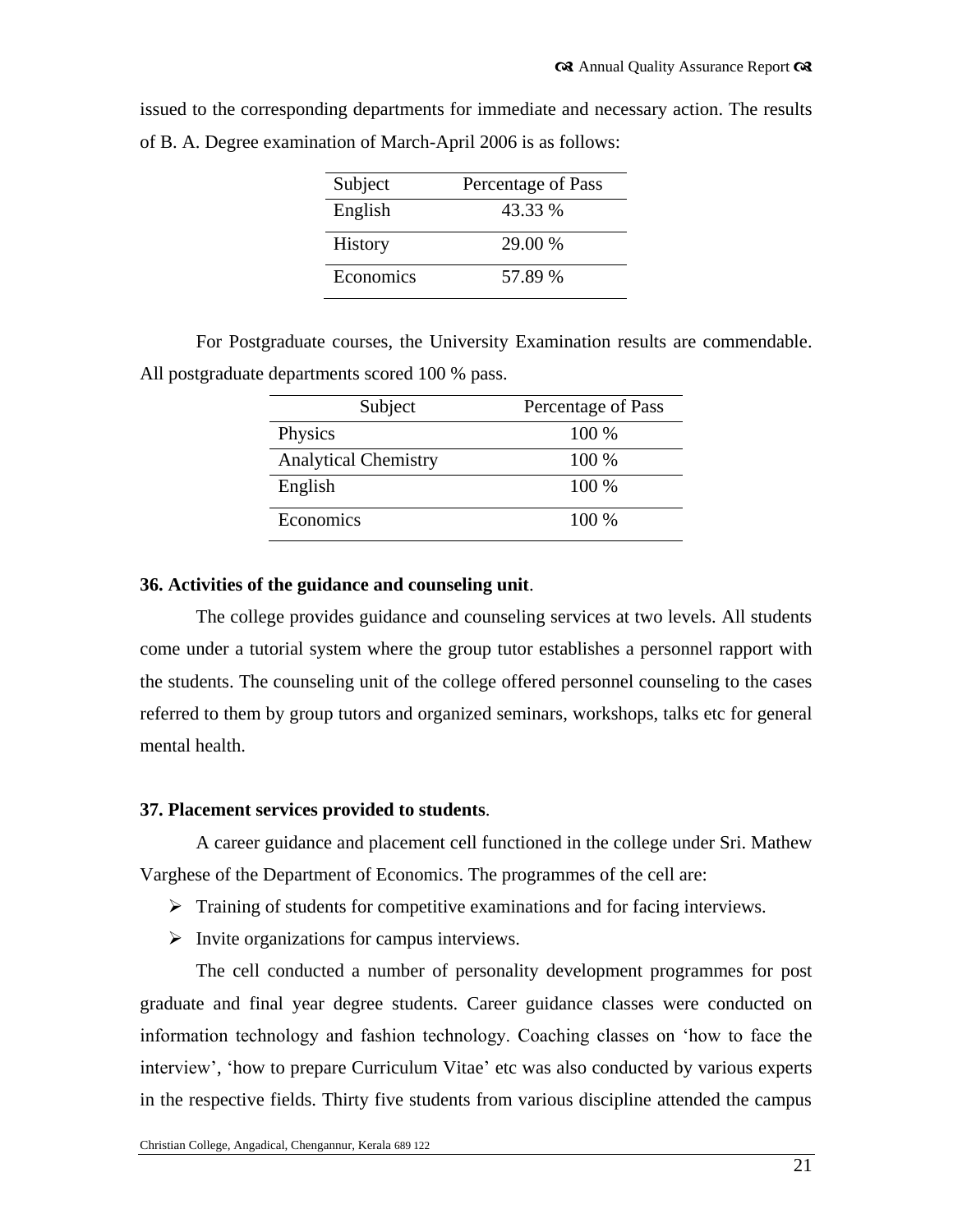recruitment drive conducted in CMS College, Kottayam. Five students got campus placements in various firms in India during the reported year.

#### **38. Development programmes for non teaching staff**

The computer lab has been providing free training in computer basics to non teaching staff. Four of the office staff members are now well versed in computer operations.

## **39. Healthy practices of the institution**.

- Special consideration to economically weaker candidates during admission. Five percent of the seats are reserved for them.
- The college gives thrust to research. Active research is going on in all post graduated departments. All the infrastructural facilities are provided free by the management. The college welcomes students from nearby colleges for project work.
- $\bullet$ Innovation in curriculum: Even though the curriculum provided by the University is rigid, we incorporate our innovations in its transaction. Our innovative practices include
	- $\triangle$  A general shift from teacher centered teaching to student centered teaching.
	- $\triangleleft$  Computer aided teaching
	- Remedial and enrichment classes.
	- $\triangleleft$  Interdisciplinary and multi disciplinary teaching.
	- Lectures on topics like preparation for competitive examinations, how to face interviews.
	- $\triangle$  Parent teacher student interactive sessions.
	- Class wise PTA meetings
	- $\triangleleft$  Seminars by eminent persons
- Daily meditation and Prayer in the chapel for interested students.
- Counseling sessions for needy students

We strive to provide opportunities for not only intellectual development of our students but also to acquire sound skills like team work and leadership, social commitment and service orientation through the activities of NSS, NCC and voluntary groups.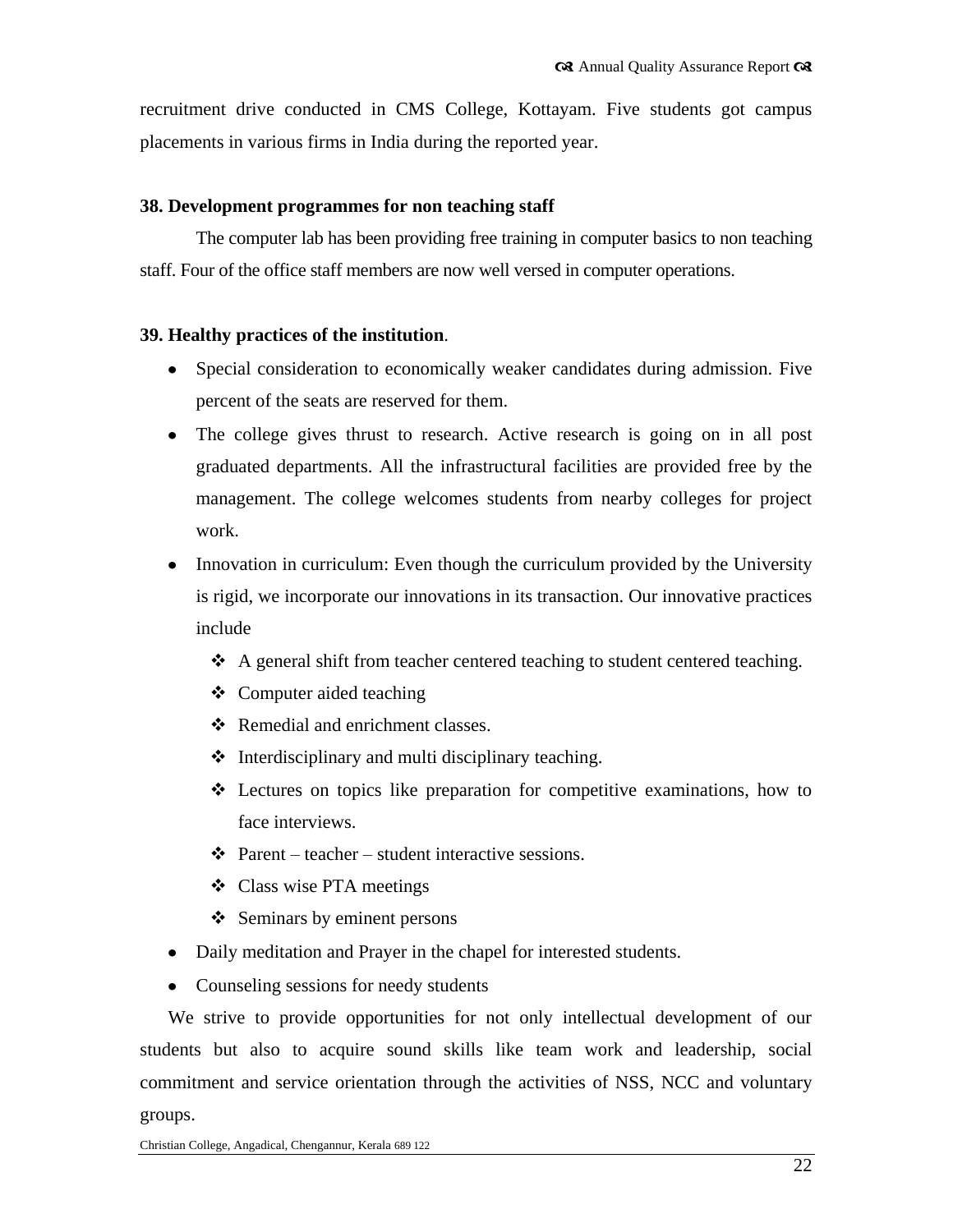#### **40. Linkages developed with National, International, Academic, Research bodies**

The Department of Physics has some linkages with some national and international laboratories and scientists in the area of research. They are listed below:

- 1. Crystal Physics Centre, St. Berhmans College, Changanacherry
- 2. Sol Gel Lab, SPAP, Mahatma Gandhi University, Kottayam
- 3. Magnetics Lab, Cochin University of Science & Technology, Kochi
- 4. St. Thomas College, Kozhencherry
- 5. Mar Thoma College, Tiruvalla
- 6. Istvan Lagzi, Department of Physical Chemistry, Eotovos University, Budapest, Hungary
- 7. Quality Assurance Laboratory, Kollam

#### **41. Any other relevant information's the institutions wishes to add.**

The institution situated in one of the highest hills in Chengannur is blessed with scenic beauty. The calm, serene and elegant atmosphere provides an ideal environment for learning. Christian College, Chengannur has a tradition of high academic excellence. Each year, students of this college will be there among the roll of honour of the University bagging ranks. To keep par with the motto of the institution the faculty members are striving hard to achieve perfection and excellence in the field of education and research.